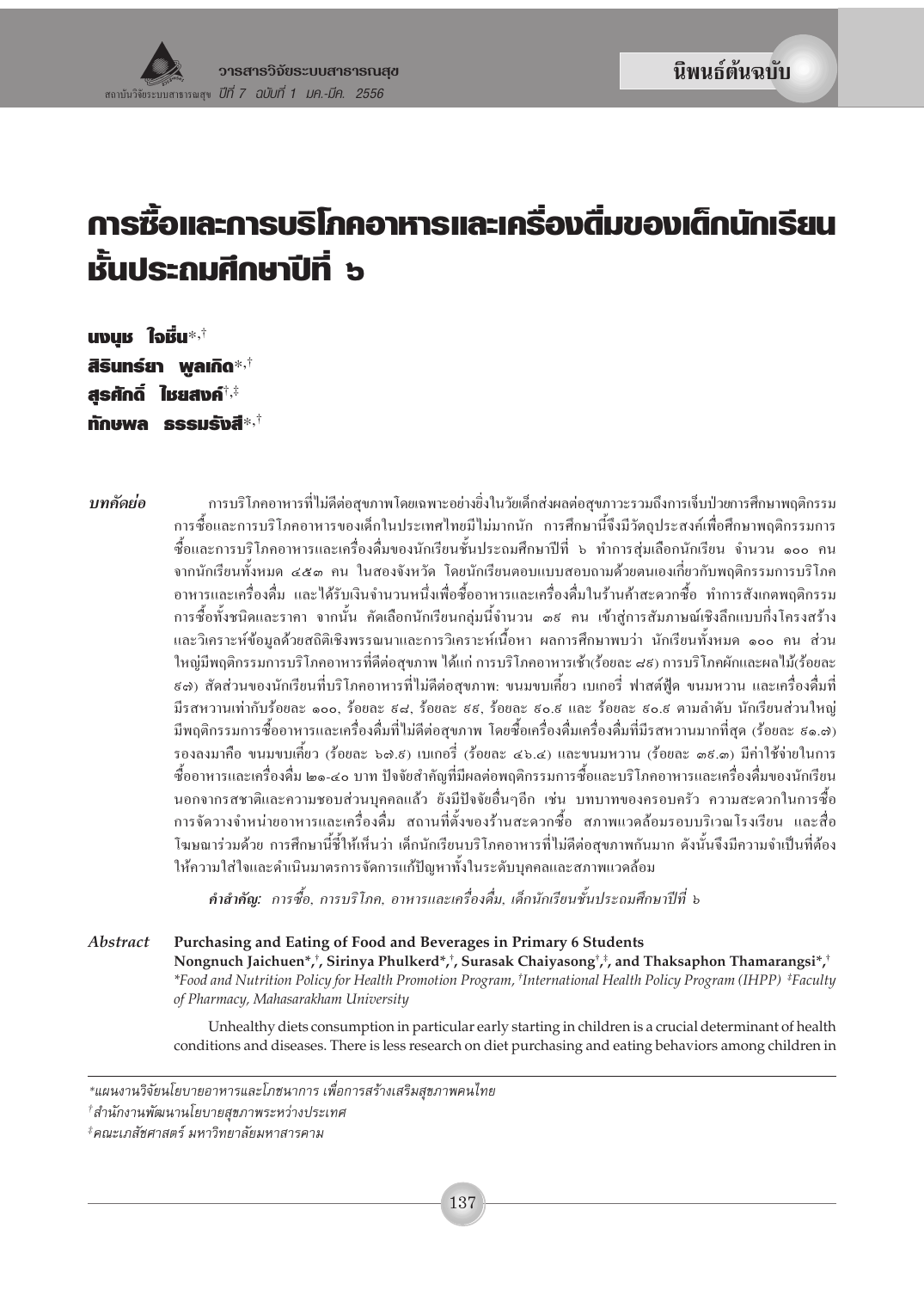Thailand. The objectives of this study were to explore food and beverages purchasing and eating behaviors of primary grade 6 students. A hundred of students were randomly selected from 453 students in two provinces. The students were asked to complete a self-administered questionnaire on food and beverages consumption. They received a certain amount of cashes to buy any food and beverages in convenience stores; type and prices of food and beverages they bought together with purchasing behaviors were observed. To gain more understanding of students' eating and purchasing behaviors, 39 out of them were drawn for semi-structured in-depth interview. Descriptive statistics and content analysis were applied to these data. Of total 100 students, most of them had good eating behaviors as consuming breakfast (89%) and vegetables and fruit (97%). The proportions of students reported eating unhealthy diets: snack, bakery, fast food, candy and sweetened beverages were 100%, 98%, 97%, 90.9% and 90.9%, respectively. In purchasing part, the most bought unhealthy food and beverages were sweetened beverages (91.7%), followed by snack (67.9%), bakery (46.4%) and candy (39.3%) which expenses were between 21 and 40 baht. It was explained that not only food and beverage taste and personal preference but also environmental factors as family roles, availability and location of outlets around schools, and ease to access as arrangement in front of the counter together with advertisement of unhealthy food and beverages had potentially influence on students' eating and purchasing behaviors. The findings of this study illustrate that children substantially consume unhealthy food and beverages. Therefore, there are needed for more attentions and measures at both individual and environmental levels.

Keywords: purchasing behaviour, eating behaviour, food and beverages, primary 6 students

## ภูมิหลังและเหตุผล

์<br>| จจุบัน การเปลี่ยนแปลงวิถีชีวิตความเป็นอยู่และวัฒน-<br>| ธรรม ตลอดจนการได้รับค่านิยมใหม่ๆ ส่งผลต่อการเรียน รู้ ประสบการณ์ในการดำรงชีวิต รวมถึงมีผลกระทบต่อ พฤติกรรมการบริโภคอาหารและภาวะโภชนาการด้วย จากราย งานผลการสำรวจสุขภาพประชาชนไทย โดยการตรวจร่างกาย ครั้งที่ ๔ พ.ศ.๒๕๕๑-๒๕๕๒ สุขภาพเด็ก โดยสำนักงาน ้สำรวจสุขภาพประชาชนไทย พบว่า เด็กวัยเรียนที่มีอายุระหว่าง ็<sub>อ-ด๔</sub> ปี มีภาวะโภชนาการเกินและอ้วนเพิ่มขึ้น อีกทั้งยังมี พฤติกรรมการบริโภคไม่เหมาะสม คือ บริโภคอาหารเช้า ำลางวันหรือเย็นเป็นบางมื้อ บริโภคผักและผลไม้น้อยลง และ ้บริโภคขนมแทน<sup>(๑)</sup> นอกจากนี้ เด็กยังซื้อขนม ๑-๒ ครั้งต่อ ้สัปดาห์ โดยอาหารที่ซื้อและบริโภคส่วนใหญ่จะเป็นขนม ขบเคี้ยว<sup>(๒)</sup> ปัจจัยสำคัญของการเพิ่มขึ้นของภาวะโรคอ้วน คือ พฤติกรรมการบริโภคอาหารที่ไม่ดีต่อสุขภาพหรือไม่ถูกหลัก โภชนาการ<sup>(๓,๔)</sup> การเติบโตของวัฒนธรรมการบริโภคอาหารจาก ประเทศตะวันตก<sup>(๕,๖)</sup> ทำให้ประชาชนไทยโดยเฉพาะวัยเด็ก มี ้การเปลี่ยนแปลงแบบแผนการบริโภคอาหารอย่างรวดเร็ว โดย เฉพาะในกลุ่มเด็กที่มีอายุ ๖-๑๔ ปี นิยมบริโภคอาหารว่างเพิ่ม

มากขึ้น โดยครึ่งหนึ่งของเด็กไทยบริโภคขนมกรุบกรอบ อาหารจานด่วน เครื่องดื่มประเภทน้ำอัดลมและเครื่องดื่มที่มี รสหวานเป็นประจำทุกวัน<sup>(๗)</sup> และเด็กอายุระหว่าง ๑๑-๑๔ ปี มีสัดส่วนการดื่มเครื่องดื่มที่มีรสหวานมาก<sup>(๘)</sup> นอกจากนี้ เด็ก นักเรียนชั้นประถมศึกษาปีที่ ๕-๖ มีการซื้ออาหารเพื่อบริโภค ด้วยตนเองซึ่งมักเลือกซื้ออาหารและเครื่องดื่มที่ไม่ดีต่อ สขภาพ<sup>(๙,๑๐)</sup>

ข้อมูลของต่างประเทศ ชี้ให้เห็นว่า พฤติกรรมการซื้อ อาหารของเด็กเป็นปัจจัยสำคัญที่มีอิทธิพลต่อภาวะโภชนาการ เกิน เพราะพฤติกรรมการบริโภคเป็นปัจจัยหนึ่งที่ส่งผล กระทบโดยตรงจากปริมาณและคณค่าของอาหารที่เด็กจะได้ รับ<sup>(ส,๑๐)</sup> หากเด็กบริโภคอาหารในปริมาณมากเกินความ ต้องการของร่างกาย จะส่งผลให้เกิดภาวะโภชนาการเกินและ อาจก่อให้เกิดโรคอื่นๆตามมา เช่น ภาวะไขมันในเลือดสูง ภาวะความดันโลหิตสูง โรคหัวใจขาดเลือด โรคเก๊าท์ โรคเบา หวาน<sup>(๒)</sup>

จากสภาพปัญหาดังกล่าวข้างต้น ประกอบกับการศึกษา ้พฤติกรรมการซื้อและการบริโภคอาหารและเครื่องดื่มในเด็ก วัยเรียนที่ผ่านมามีการศึกษาในประเทศไทยไม่มากนัก<sup>(๑๑)</sup> การ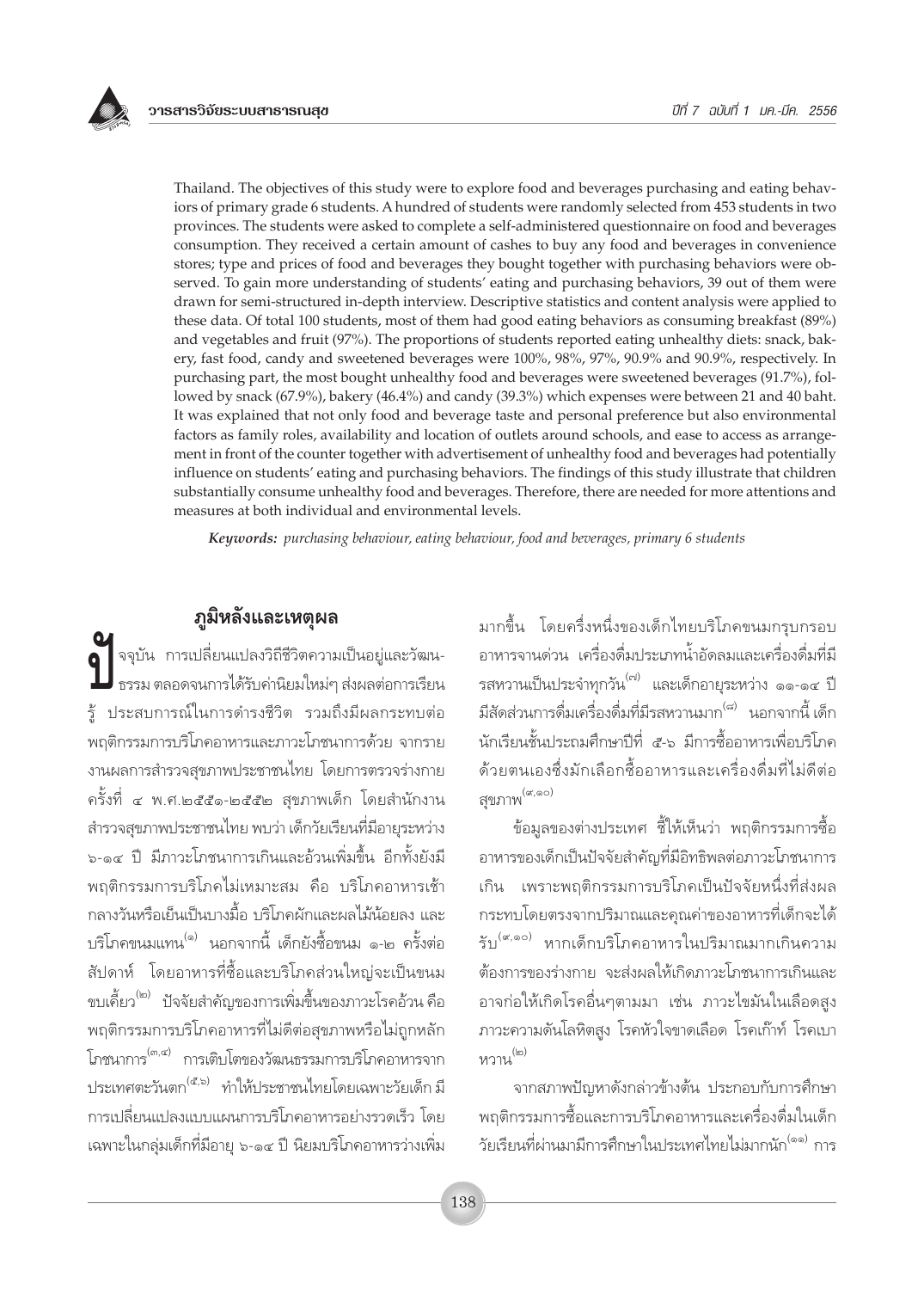ู้ บริโภคอาหารเช้า โดยมีรหัสการตอบเป็น ทกวัน, ๓-๔ วันต่อ ลัปดาห์, ๑-๒ วันต่อสัปดาห์ และไม่รับประทานอาหารเช้า

๒) การบริโภคผักและผลไม้ เป็นปริมาณการบริโภค ต่อวัน โดยมีรหัสการตอบเป็น อย่างน้อย ๕ ส่วนต่อวัน. ๔ ส่วนต่อวัน, ๓ ส่วนต่อวัน, ๒ ส่วนต่อวัน, ๑ ส่วนต่อวัน และ ู้ไม่รับประทานผักและผลไม**้** 

๓) การบริโภคอาหารที่มีประโยชน์ต่อสขภาพน้อย ้เป็นการถามความถี่ในการบริโภคขนมขบเคี้ยวที่มีรสเค็ม (ได้แก่ ้มันฝรั่งหรือข้าวโพดทอดหรืออบกรอบ ข้าวเกรียบ ขนม ขบเคี้ยวอบพอง) ขนมหวาน (ได้แก่ ทอฟฟี่ ชอคโกแลต ลูกอม ิลกกวาด หมากฝรั่ง) เบเกอรี่ (ได้แก่ ขนมอบ ขนมปังกรอบ ้หรือแครกเกอร์หรือบิสกิต เบเกอรี่ เวเฟอร์สอดไส้) อาหาร ู ฟาสต์ฟ้ด (เช่น แฮมเบอเกอร์ ไส้กรอก) และเครื่องดื่มที่มีรส หวาน (ได้แก่ น้ำอัดลม น้ำชาเขียว หรือเครื่องดื่มที่ไม่มี เเอลกอฮอล์) โดยมีรหัสการตอบเป็น มากกว่า ๑ ครั้งต่อวัน. ๑ ดรั้งต่อวัน, น้อยกว่า ๑ ครั้งต่อสัปดาห์ และไม่รับประทาน

## ิ ๒. การสังเกตพฤติกรรมการซื้ออาหารและเครื่องดื่ม

ทลังจากที่ทำแบบสำรวจพฤติกรรมการบริโภคอาหาร ้<br>และเครื่องดื่มเสร็จแล้ว นักเรียนทั้งหมดจำนวน ๑๐๐ คน ได้ ู้เข้าร่วมการศึกษาส่วนที่สอง ซึ่งเป็นการศึกษาเชิงทดลองใน การซื้ออาหารหรือเครื่องดื่มของนักเรียน โดยกล่มตัวอย่างได้ ้รับเงินจำนวน ๔๐ บาท (โดยยอดเงิน ๔๐ บาท ได้มาจากค่า ู้เฉลี่ยของค่าใช้จ่ายในการซื้ออาหารและเครื่องดื่มต่อวันในการ คึกษาอีกส่วนหนึ่งของชุดโครงการนี้<sup>(๑๒)</sup>) เพื่อซื้ออาหารและ/หรือ เครื่องดื่มในร้านค้าได้อย่างอิสระ การศึกษาทำในร้านสะดวก ์ซื้อที่ไม่ได้อยู่ในโรงเรียน ในช่วงเวลา ๑๒.๐๐ - ๑๓.๐๐ น. ซึ่ง ำลุ่มตัวอย่างสามารถซื้ออาหารและ/หรือเครื่องดื่มได้มากน้อย ์ ตามความต้องการในวงเงินจำนวนดังกล่าว เมื่อกลุ่มตัวอย่าง ์ซื้อเสร็จแล้ว นำใบเสร็จมามอบให้ผู้วิจัย

ู<br>ผู้วิจัยทำการสังเกตและบันทึกข้อมูลพฤติกรรมการซื้อ ือาหารและเครื่องดื่มของกลุ่มตัวอย่างสองส่วน คือ ๑)การใช้ เวลาในการซื้อการเดินมุ่งไปสู่อาหารและเครื่องดื่มประเภทต่างๆ ้<br>ความมั่นใจในการหยิบอาหารและเครื่องดื่ม และการนำอาหาร เเละเครื่องดื่มที่เลือกซื้อไปชำระเงิน และ ๒)ประเภทและราคา

ู้ศึกษานี้ จึงมุ่งสำรวจพฤติกรรมดังกล่าว โดยมีวัตถุประสงค์เพื่อ (๑) ศึกษาพฤติกรรมการบริโภค และพฤติกรรมการซื้อ ือาหารและเครื่องดื่มของเด็กนักเรียนชั้นประถมศึกษาปีที่ ๖ และ (๒) สำรวจความคิดเห็นของเด็กนักเรียนชั้นประถมศึกษาปีที่ ๖ ี<br>เกี่ยวกับปัจจัยที่ส่งผลต่อพฤติกรรมการซื้ออาหารและเครื่องดื่ม

## **ระเบียบวิธีการศึก**ษา

้<br>การศึกษานี้เป็นส่วนหนึ่งของโครงการวิจัยเรื่อง "การ ์ โฆษณาอาหารในเด็กไทย: การจำยี่ห้อผลิตภัณฑ์อาหารที่ ู<br>โฆษณาได้ของเด็กไทยมีความสัมพันธ์กับพฤติกรรมการซื้อ ือาหาร การบริโภคอาหาร และความใส่ใจในรูปร่างของเด็ก  $\lambda$ ไทยหรือไม่" ซึ่งทำการศึกษาในนักเรียนชั้นประถมศึกษาปีที่ ๖ จากโรงเรียนในกรงเทพมหานครและโรงเรียนในจังหวัด เพชรบุรี<sup>(๑๒)</sup> โดยการศึกษานี้ประกอบด้วย ๓ ส่วน ได้แก่ ๑.การ ี สำรวจพฤติกรรมการบริโภคอาหารและเครื่องดื่ม ๒.การ ้สังเกตพฤติกรรมการซื้ออาหารและเครื่องดื่ม และ ๓.การ ้สัมภาษณ์ทัศนคติเกี่ยวกับการบริโภคและการซื้ออาหารและ ู้<br>เครื่องดื่ม ในนักเรียนชั้นประถมศึกษาปีที่ ๖ ซึ่งนักเรียนที่เข้า ้ร่วมการศึกษานี้ได้รับข้อมูลและการชี้แจงเกี่ยวกับการวิจัยและ ได้รับอนุญาตจากผู้ปกครองแล้ว และอาจารย์ร่วมเป็นพยาน ในการยินยอมเข้าร่วมงานศึกษาวิจัยนี้

**Ò. °"√ "√«®æƒμ'°√√¡°"√∫√''¿§Õ"À"√·≈–‡§√◊ËÕߥ◊Ë¡** ำการศึกษาส่วนนี้เป็นการสำรวจข้อมูลในกลุ่มตัวอย่าง ู้นักเรียนจำนวน ๑๐๐ คน ซึ่งทำการส่มจากนักเรียนขั้นประถม ู้ศึกษาชั้นปีที่ ๖ จำนวน ๔๕๓ คนที่เข้าร่วมโครงการวิจัยเรื่อง "การโฆษณาอาหารในเด็กไทย: การจำยี่ห้อผลิตภัณฑ์อาหารที่ โฆษณาได้ของเด็กไทยมีความสัมพันธ์กับพฤติกรรมการซื้อ ือาหาร การบริโภคอาหาร และความใส่ใจในรูปร่างของเด็ก ู้ไทยหรือไม่" รายละเอียดวิธีการสุ่มตัวอย่างได้อธิบายไว้แล้ว ในรายงานและบทความวิจัยก่อนหน้านี้<sup>(๑๒,๑๓)</sup> โดยให้นักเรียน ์ ตอบแบบสอบถามด้วยตัวเอง แบบสอบถามประกอบด้วย ู้ข้อมูลทั่วไปของตัวอย่างและครอบครัว และพฤติกรรมการ ้ การบริโภคอาหารและเครื่องดื่ม ๓ กลุ่ม ได้แก่

๑) การบริโภคอาหารมื้อหลัก เป็นความถี่ในการ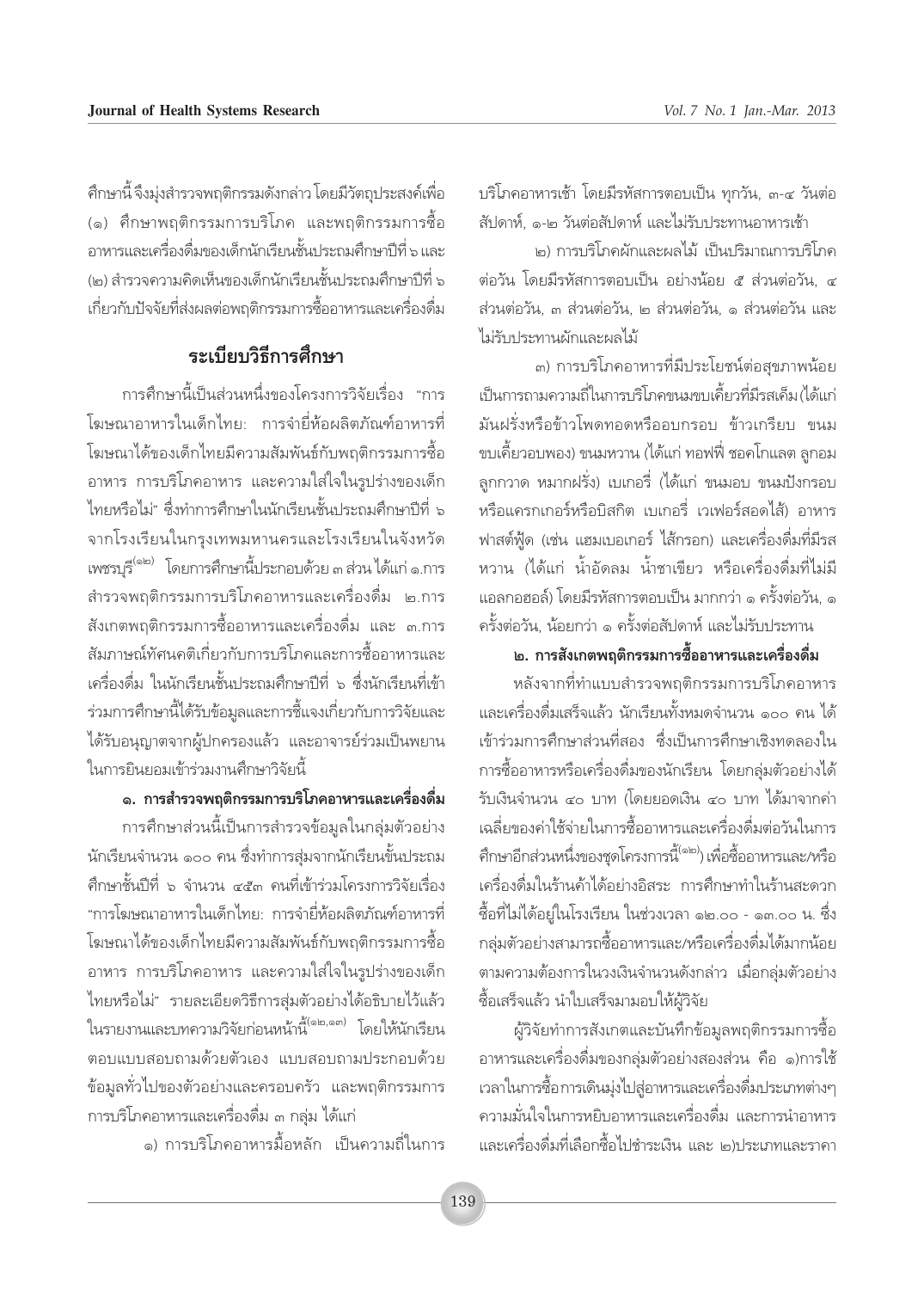วารสารวิจัยระบบสาธารณสุข

### ของอาหารและเครื่องดื่มที่สื่อ

## ึถ. การสัมภาษณ์ความคิดเห็นเกี่ยวกับการบริโภคและ การซื้ออาหารและเครื่องดื่ม

การศึกษาส่วนนี้เป็นการศึกษาเชิงคุณภาพ เพื่อทำการ ้ศึกษาเชิงลึกเกี่ยวกับการซื้ออาหารและเครื่องดื่ม รวมทั้ง ทัศนคติเกี่ยวกับปัจจัยแวดล้อมที่มีผลต่อการบริโภคและการ ์ซื้ออาหารและเครื่องดื่มของนักเรียน โดยพิจารณาจากข้อมูล ในส่วนที่หนึ่งและสองและทำการคัดเลือกตัวอย่างนักเรียน จำนวน ๓๙ คน จากทั้งหมด ๑๐๐ คน ตามเกณฑ์ดังต่อไปนี้ ๑) เป็นผู้ที่บริโภคอาหารว่างเป็นประจำ ๒) การซื้อสอดคล้อง กับข้อมูลการบริโภคโดยดูจากประเภทของอาหารและเครื่อง ดื่มที่ซื้อกับข้อมูลในแบบสอบถาม ๓)ดัชนีมวลกายของ นักเรียนในกลุ่มที่สูง

การสัมภาษณ์เป็นการสัมภาษณ์แบบกึ่งโครงสร้างด้วย ้คำถามปลายเปิด ซึ่งได้ทำการทดลองใช้เพื่อประเมินความน่า เชื่อถือและความสมเหตุสมผลของคำถามในนักเรียนประถม ้ศึกษาจำนวน ๓๐ คน ได้คำถามห้าประเด็นได้แก่ ๑)ประเภท อาหารส่วนใหญ่ที่นักเรียนซื้อมาจากร้านสะดวกซื้อ ๒)เหตุผล ที่นักเรียนเลือกซื้อ ๓)สถานที่หรือแหล่งที่นักเรียนเคยพบเห็น สินค้าอาหารนี้อยู่เป็นประจำ ๔)อาหารว่างที่นักเรียนมักซื้อทาน เองเป็นประจำและบุคคลที่มักซื้ออาหารมาให้นักเรียนทาน และ ๕)ปัจจัยภายนอกที่นักเรียนคิดว่ามีผลต่อการซื้อและการรับ ประทานอาหารและเครื่องดื่มของตนเอง เช่น การโฆษณา ราคา ู้ที่ตั้ง ระยะทาง เป็นต้น การสัมภาษณ์ใช้เวลาประมาณ ๒๐-๓๐ นาที่ต่อคน ทำการจดประเด็นและบันทึกข้อมูลการสัมภาษณ์ โดยผู้วิจัย (รูปที่ ๑)

#### การวิเคราะห์ข้อมูล

สำหรับข้อมูลการสำรวจและการสังเกตพฤติกรรมการ บริโภคและการซื้ออาหารและเครื่องดื่ม ทำการบันทึกข้อมูลใน โปรแกรม SPSS ๑๘.๐ วิเคราะห์และนำเสนอข้อมูลด้วยสถิติ เชิงพรรณนาเป็นความถี่และร้อยละสำหรับข้อมูลลักษณะ ้ทั่วไปของกลุ่มตัวอย่างและครอบครัว (ได้แก่ เพศ อายุ ระดับ การศึกษา และเงินที่ใช้ในการซื้ออาหารและเครื่องดื่ม) และ



## $\tilde{\mathfrak{s}}$ ปที่ ๑ ขั้นตอนการศึกษา

พฤติกรรมการบริโภคและการซื้ออาหารและเครื่องดื่ม

สำหรับข้อมูลการสัมภาษณ์ ทำการถอดบทสัมภาษณ์ ้ตรวจสอบข้อมูล และทำการวิเคราะห์เนื้อหา (Content analysis) ด้วยการจำแนกตามประเด็นคำถาม แปลความหมาย และนำเสนอผลการศึกษาตามประเด็น

## ผลการศึกษา

### ลักษณะทั่วไปของนักเรียนและครอบครัว

ผลการศึกษาจากนักเรียนจำนวน ๑๐๐ คน พบว่า เป็น เพศชาย มีจำนวน ๖๒ คน (ร้อยละ ๖๒.๐) และเพศหญิง ๓๘ คน (ร้อยละ ๓๘.๐) ส่วนใหญ่มีอายุ ๑๒ ปี จำนวน ๗๓ คน (ร้อยละ ๗๓.๗) มีดัชนีมวลกายสูงมากกว่าหรือเท่ากับ ๒๕ จำนวน ๔๗ คน (ร้อยละ ๔๘.๕) และร้อยละ ๗๓ ของ นักเรียนมีเงินที่ใช้ในการซื้ออาหารและเครื่องดื่มเฉลี่ยไม่เกิน๖๐ บาทต่อวัน

ข้อมูลด้านครอบครัว พบว่า ผู้ปกครองของนักเรียนส่วน ใหญ่มีสถานะภาพสมรสจำนวน ๘๓ คน (ร้อยละ ๘๓.๘)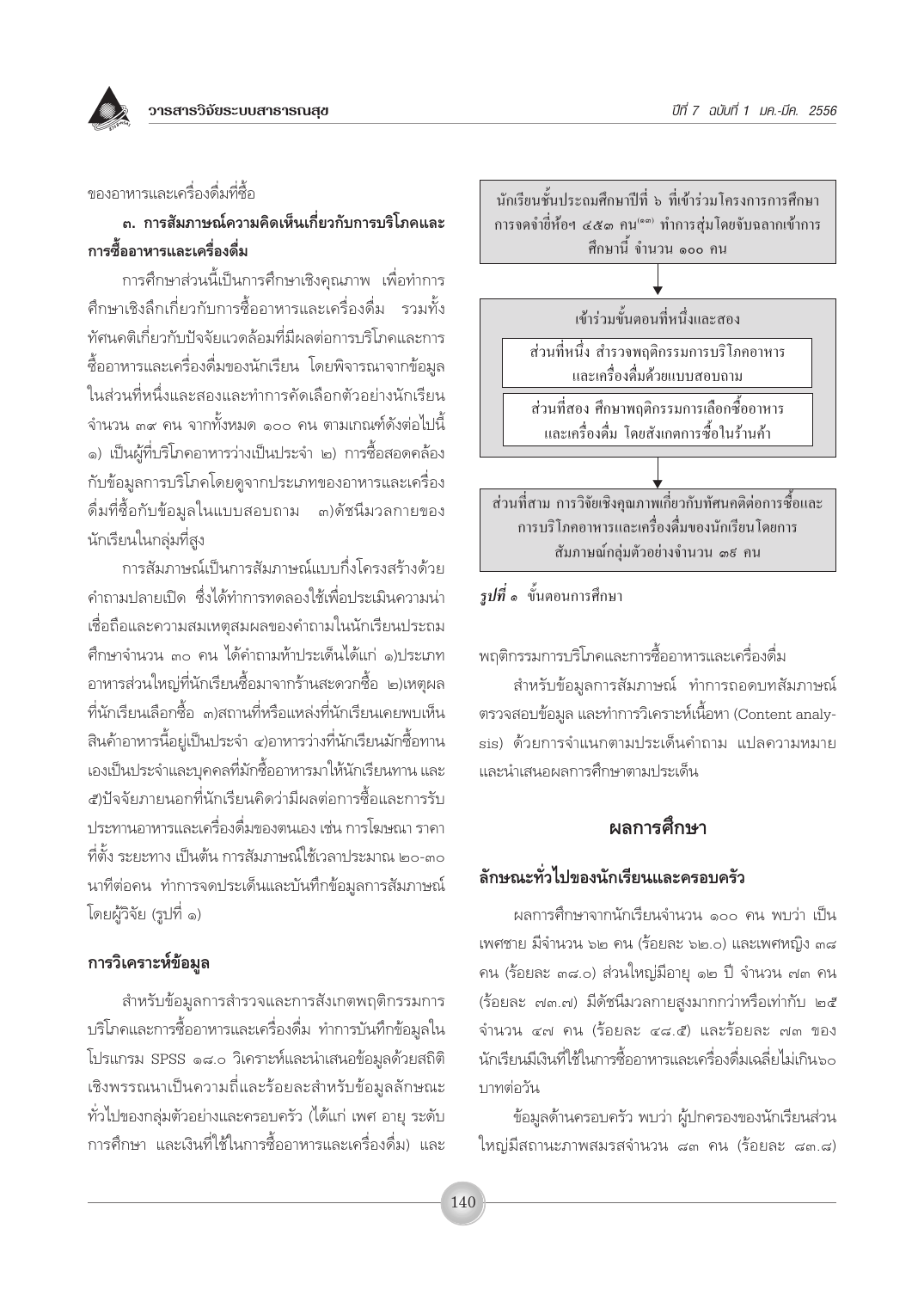ู้บิดาและมารดามีการศึกษาระดับปริญญาตรีจำนวน ๓๒ คน (ร้อยละ ๓๒.๓) และ ๔๕ คน (ร้อยละ ๔๕.๕) ตามลำดับ และบิดาประกอบอาชีพข้าราชการจำนวน ๓๓ คน (ร้อยละ ๓๗.๑) มารดาประกอบอาชีพค้าขาย/ประกอบธุรกิจส่วนตัว ู้จำนวน ๓๑ คน (ร้อยละ ๓๒.๖) (ตารางที่ ๑)

## **æƒμ'°√√¡°"√∫√''¿§Õ"À"√·≈–‡§√◊ËÕߥ◊Ë¡¢Õßπ—°‡√'¬π**

\_\_<br>วัคยละ ๘๙ (๘๙/๑๐๐) ของนักเรียนทั้งหมดรับประทาน ือาหารเช้า โดยร้อยละ ๗๓ ของกลุ่มตัวอย่างมีการรับประทาน ือาหารเช้าเป็นประจำทุกวัน ในขณะที่ ร้อยละ *๙*๗ (๙๗/๑๐๐)  $\tilde{\tau}$ บประทานผักและผลไม้ทกวัน และร้อยละ ๖๒ ของเด็กนักเรียน ้รับประทานผักและผลไม้ในปริมาณ ๒-๓ ส่วนต่อวัน

ำการศึกษานี้พบว่ากล่มตัวอย่างเกือบทั้งหมดบริโภคอาหาร และเครื่องดื่มที่มีประโยชน์น้อยโดยเฉลี่ยอย่างน้อย หนึ่งครั้งต่อวัน โดยร้อยละ ๑๐๐ (๑๐๐/๑๐๐) บริโภคขนม ์ ขบเคี้ยวที่มีรสเค็ม ขนมหวานร้อยละ ๙๐.๙ (๙๐/๑๐๐)  $\;$ เปเกอรี่ร้อยละ ๙๘ (๙๗/๑๐๐) ฟาสต์ฟู้ดร้อยละ ๙๗ (๙๖/๑๐๐) เเละเครื่องดื่มที่มีรสหวานร้อยละ «o.« («o/๑oo) โดย ู้ บริโภคอาหารและเครื่องดื่มเหล่านี้ ๑ ครั้งต่อวัน ซึ่งสัดส่วน ูฑองการบริโภคอาหารและเครื่องดื่มที่มีประโยชน์น้อยเหล่านี้ สงกว่าสัดส่วนของการบริโภคอาหารมื้อหลักอย่างอาหารเช้า ้<br>และการบริโภคผักและผลไม้ (ตารางที่ ๒)

#### ื **ตารางที่ ๑** ลักษณะทั่วไปของนักเรียนและครอบครัว

| ลักษณะทั่วไปของนักเรียนและครอบครัว | จำนวน          | ร้อยละ       |
|------------------------------------|----------------|--------------|
| รวม                                | 000            | 0.00.0       |
| โรงเรียน                           |                |              |
| กรุงเทพมหานคร                      | ๕๐             | ៥೦.೦         |
| เพชรบุรี                           | ๕๐             | ៥೦.೦         |
| เพศ                                |                |              |
| ชาย                                | $b\omega$      | blo.o        |
| หญิง                               | ഩ๘             | ന്ദ $\sim$   |
| อายุ                               |                |              |
| $\circ$ $\circ$ $\exists$          | $\omega$       | $\omega$ b.m |
| ด๒ ปี                              | <u>ຕ္</u> ) ရာ | லி .ெலி      |

| ลักษณะทั่วไปของนักเรียนและครอบครัว                            | จำนวน       | ร้อยละ        |
|---------------------------------------------------------------|-------------|---------------|
| ดัชนีมวลกาย (BMI)*                                            |             |               |
| ต่ำ (< ๑๘.๕๐)                                                 | வங          | னை.0          |
| ปกติ (๑๘.๕๐-๒๔.ธธ)                                            | ೧ದ          | 6.50          |
| สูง (≥ ๒๕)                                                    | යබ          | & <i>ನ.ಜಿ</i> |
| เงินที่ได้รับจากผู้ปกครองเพื่อใช้ในการซื้ออาหารและเครื่องดื่ม |             |               |
| $\leq$ ๑๐ บาท                                                 | <u>ດາ ໄ</u> | ගා යා         |
| <i>ດ</i> ໑-៦໐ 1J111                                           | ගඟු         | തന്.പ്ല       |
| > ๖๐ บาท                                                      | තම          | <b>8.8</b>    |
| สถานภาพสมรสของผู้ปกครอง                                       |             |               |
| สมรส                                                          | ສິຫ         | ದ ೧.ದ         |
| ไม่สมรส                                                       | ๕           | දී.ඉ          |
| หย่าร้าง/แยกกันอยู่                                           | ை           | @@.@          |
| ระดับการศึกษาของบิดา                                          |             |               |
| ประถมศึกษา                                                    | ๕           | දී.ඉ          |
| มัธยมศึกษา                                                    | යේ          | ේ.ම           |
| ปริญญาตรี                                                     | வங          | விடைவ         |
| สูงกว่าปริญญาตรี                                              | දෙ          | ெ.ெ           |
| ไม่ทราบ                                                       | $\log$      | $\log$ .      |
| ระดับการศึกษาของมารดา                                         |             |               |
| ประถมศึกษา                                                    | $\odot$     | Q.Q           |
| มัธยมศึกษา                                                    | ெ           | மெ.வ          |
| ปริญญาตรี                                                     | ৫៥          | 8.85          |
| สูงกว่าปริญญาตรี                                              | යේ          | ේ.වි          |
| ไม่ทราบ                                                       | စြာ         | $\omega$ b.o  |
| อาชีพของบิดา                                                  |             |               |
| ข้าราชการ/รัฐวิสาหกิจ                                         | തൈ          | നെ            |
| พนักงานบริษัทเอกชน                                            | $\odot$     | ی.هاه         |
| ค้าขาย/ประกอบธุรกิจส่วนตัว                                    | ഩഩ          | നറി. ,        |
| อื่นๆ                                                         | ெ           | ගො.๕          |
| อาชีพของมารดา                                                 |             |               |
| ข้าราชการ/รัฐวิสาหกิจ                                         | තම          | ๒๖.๓          |
| พนักงานบริษัทเอกชน                                            | ගෝ          | കെട്          |
| ค้าขาย/ประกอบธุรกิจส่วนตัว                                    | ை           | விட்          |
| อื่นๆ                                                         | ပြုပြ       | lග lග         |

 $^*$ ดัชนีมวลกาย หรือ body mass index เป็นวิธีที่ใช้ในการประเมินค่าน้ำ หนักและความสูง ซึ่งใช้ในการวินิจฉัยภาวะน้ำหนักเกินและโรคอ้วน ้คำนวณมาจากค่าน้ำหนัก (กิโลกรัม) หารค้วยส่วนสูง (เมตร๒) ขณะนี้ (พ.ศ.๒๕๕๑) ยังไม่มีเกณฑ์อ้างอิงคัชนีมวลกายสำหรับเด็กไทย การศึกษา นี้จึงเปรียบเทียบโดยใช้กราฟค่าอ้างอิง ดัชนีมวลกาย ตามอายุและเพศของ องค์การอนามัยโลก โดยใช้ค่า 2SD BMI for age

#### ้ <mark>ตารางที่ ๑</mark>(ต่อ) ลักษณะทั่วไปของนักเรียนและครอบครัว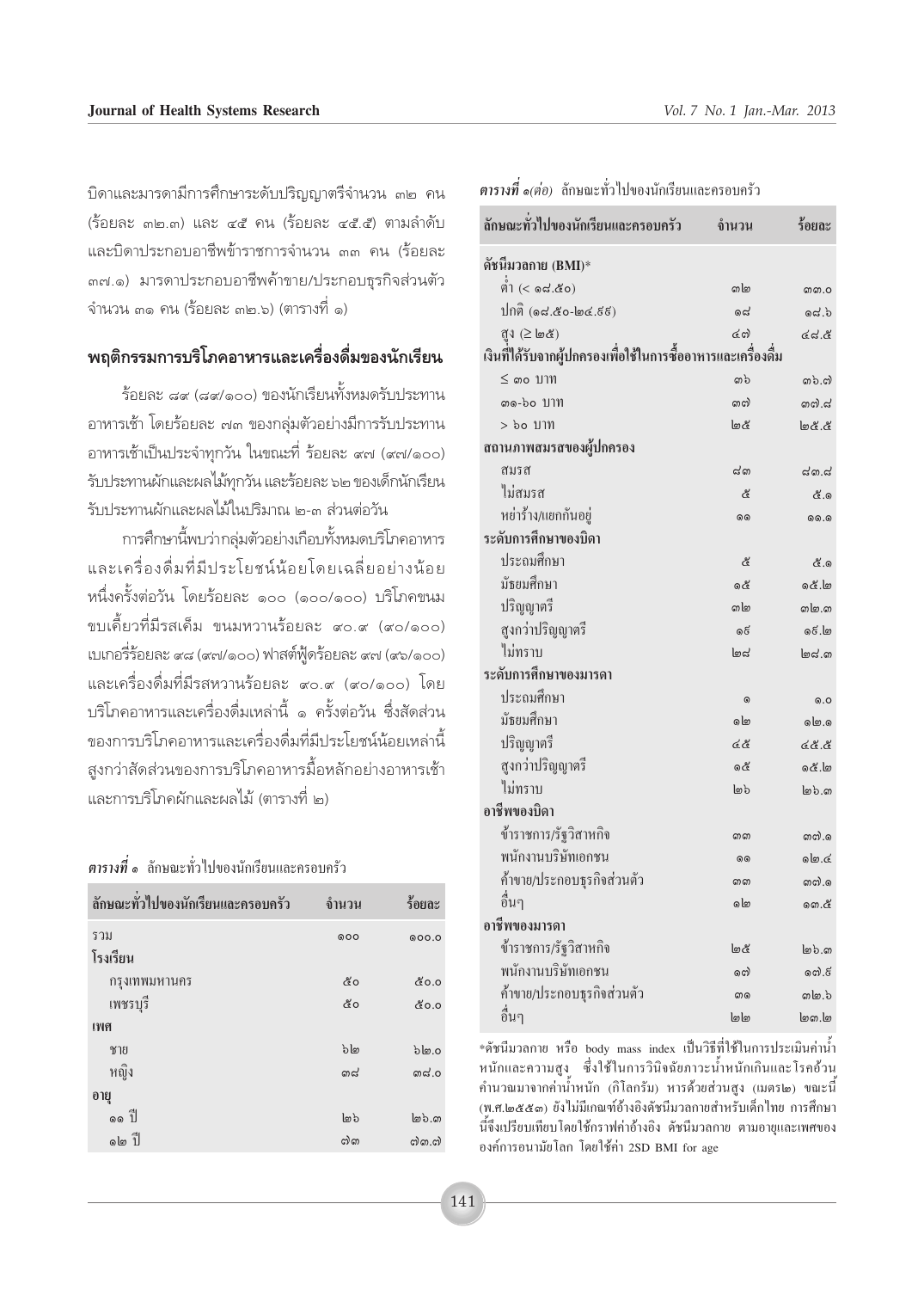

พบว่า เมื่อนักเรียนได้รับเงิน ๔๐ บาท จะใช้เงินในการซื้อ ิ<br>อาหารและเครื่องดื่มเฉลี่ยคนละ ๓๘.๙๘ บาท (SD = .<br>๓ ๓ ๘๓๐๕)หรือคิดเป็นค่าใช้จ่ายในการซื้ออาหารและเครื่องดื่ม ร้อยละ ๙๗.๕ ของจำนวนเงินที่ได้รับ และคิดเป็นร้อยละ ี่<br>๙๗.๔๔ ของค่าใช้จ่ายทั้งหมด นอกจากนี้ นักเรียนมี พฤติกรรมการซื้อเครื่องดื่มที่มีรสหวานมากที่สุดคิดเป็นร้อยละ ้<br>สุด.๗ ขนมขบเคี้ยวที่มีรสเค็มคิดเป็นร้อยละ ๖๗.๙ เบเกอรี่ คิดเป็นร้อยละ ๔๖.๔ ขนมหวานคิดเป็นร้อยละ ๓๙.๓ และ ฟาสต์ฟู้ดคิดเป็นร้อยละ ๖

นักเรียนทั้งในกรุงเทพมหานครและจังหวัดเพชรบุรีที่ซื้อ อาหารและเครื่องดื่มมีการซื้ออาหารและเครื่องดื่มทั้งหมด ๓๑๘ ์ชิ้น โดยสัดส่วนจำนวนชิ้นที่ซื้อต่อจำนวนการซื้ออาหารและ เครื่องดื่มทั้งหมด พบว่าร้อยละ ๕๓.๘ ซื้ออาหารและเครื่อง ดื่มมากกว่าหรือเท่ากับ ๔ ชิ้น ร้อยละ ๒๙๒ ซื้ออาหารและ เครื่องดื่ม ๓ ชิ้น ร้อยละ ๑๖.๔ ซื้ออาหารและเครื่องดื่ม ๒ ชิ้น และร้อยละ ๐.๖ ซื้ออาหารและเครื่องดื่ม ๑ ชิ้น

้อย่างไรก็ตาม นักเรียนทั้งสองโรงเรียนที่ซื้ออาหารและ เครื่องดื่มจำนวน ๒ ชิ้น มีพฤติกรรมการซื้อเครื่องดื่มที่มีรส หวานคู่กับขนมขบเคี้ยวร้อยละ ๒๐ ในขณะที่เด็กนักเรียนที่ ์ชื้ออาหารและเครื่องดื่มจำนวน 3 ชิ้น มีพถติกรรมการซื้อ เครื่องดื่มที่มีรสหวาน ขนมขบเคี้ยวและเบเกอรี่ร้อยละ ๑๗ และร้อยละ ๑๕ มีพฤติกรรมการซื้อเครื่องดื่มที่มีรสหวาน ขนมขบเคี้ยว และขนมหวาน

นักเรียนทั้งในกรุงเทพมหานครและจังหวัดเพชรบุรีใช้ เงินซื้ออาหารและเครื่องดื่มมากกว่าหรือเท่ากับ ๔ รายการ ขึ้น ไปมากที่สุด (ร้อยละ ๓๖.๙) และใช้เงินในการซื้ออาหารและ เครื่องดื่ม ๒๑-๔๐ บาท มากที่สุด (ร้อยละ ๙๘.๘) โดยมีราคา ้อาหารและเครื่องดื่ม ๕-๑๕ บาท (ร้อยละ ๖๑.๗) (ตารางที่ ๓)

# พฤติกรรมการซื้อกับการบริโภคอาหารและเครื่องดื่มใน ชีวิตจริง

้ผลการศึกษา พบว่า พฤติกรรมการซื้ออาหารและเครื่อง ดื่มของกลุ่มตัวอย่างสอดคล้องกับพฤติกรรมการบริโภคจริง

กล่าวคือกลุ่มตัวอย่างที่เลือกใช้จ่ายเงินที่ได้จากการทดลอง สำหรับอาหารและเครื่องดื่มที่เป็นประโยชน์น้อยต่อสุขภาพนี้ก็ มักมีพฤติกรรมการบริโภคอาหารและเครื่องดื่มประเภท ดังกล่าวในชีวิตจริง โดยสัดส่วนของการบริโภคและเลือกซื้อ อาหารและเครื่องดื่มประเภทต่างๆจะต่างกัน เครื่องดื่มรส หวานได้รับความนิยมสูงสุดจากกลุ่มตัวอย่างทั้งในชีวิตจริง และการทดลอง ตัวอย่างเช่น ร้อยละ ๙๐.๗ ของกล่มตัวอย่าง มีพถติกรรมการบริโภคเครื่องดื่มที่มีรสหวาน ในขณะที่ ้ร้อยละ ๙๑.๗ ได้เลือกซื้อเครื่องดื่มรสหวานในการทดลอง ใน ขณะที่กลุ่มตัวอย่างที่ซื้ออาหารประเภทเครื่องดื่มที่มีรสหวาน และขนมขบเคี้ยวที่มีรสเค็มก็ก็มีแนวโน้มจะมีพฤติกรรมการ บริโภคขนมขบเคี้ยวที่มีรสเค็ม ขนมหวาน เบเกอรี่ ฟาสต์ฟู้ด และเครื่องดื่มที่มีรสหวาน มากตามไปด้วย อย่างไรก็ตาม แม้ว่าร้อยละ ๙๔ ของกลุ่มตัวอย่างมีพฤติกรรมการบริโภค ฟาสต์ฟู้ด แต่ในการทดลองนี้มีเพียงร้อยละ ๖ ที่ได้เลือกซื้อ อาหารประเภทฟาสต์ฟู้ด (ตารางที่ ๔)

้ผลจากการสังเกตอย่างมีส่วนร่วม พบว่า เมื่อกลุ่ม ตัวอย่างเข้าไปในร้านสะดวกซื้อส่วนใหญ่จะม่งตรงไปเลือกซื้อ เครื่องดื่มเป็นอันดับแรก โดยพิจารณาเลือกเครื่องดื่มประเภท ้น้ำอัดลมและชาเขียวมากที่สุด ต่อจากนั้นจะเดินไปเลือกซื้อ ลูกอม ขนมขบเคี้ยวที่มีรสเค็ม และขนมปังตามลำดับ นอกจากนี้ กลุ่มตัวอย่างบางคนมีการสอบถามความคิดเห็นกับเพื่อนด้วย ในการเลือกซื้ออาหาร และกลุ่มตัวอย่างใช้เวลาในการตัดสิน ใจเลือกและซื้อสินค้าโดยใช้เวลาประมาณ ๑๐-๑๕ นาที ต่อ จากนั้นจะมุ่งตรงไปชำระเงินในการเลือกซื้อสินค้าโดยไม่มีการ ลังเลใจ เช่น การคืนสินค้า หรือการเปลี่ยนสินค้า ที่ตนเองได้ เลือกซื้อแล้ว

้อย่างไรก็ตาม จากการสังเกตร้านสะดวกซื้อ พบว่า ่ ภายในร้านสะดวกซื้อมีการวางจำหน่ายอาหารที่ไม่ดีต่อสุขภาพ มากกว่าอาหารที่มีประโยชน์ต่อสุขภาพ โดยจัดเรียงอาหาร ประเภทขนมหวาน เช่น ลูกอม ไว้ในชั้นวางสินค้าด้านหน้าของ ้ร้าน และจัดเรียงชั้นวางขนมขบเคี้ยวไว้ใกล้กับตู้แช่เครื่องดื่ม ที่มีรสหวาน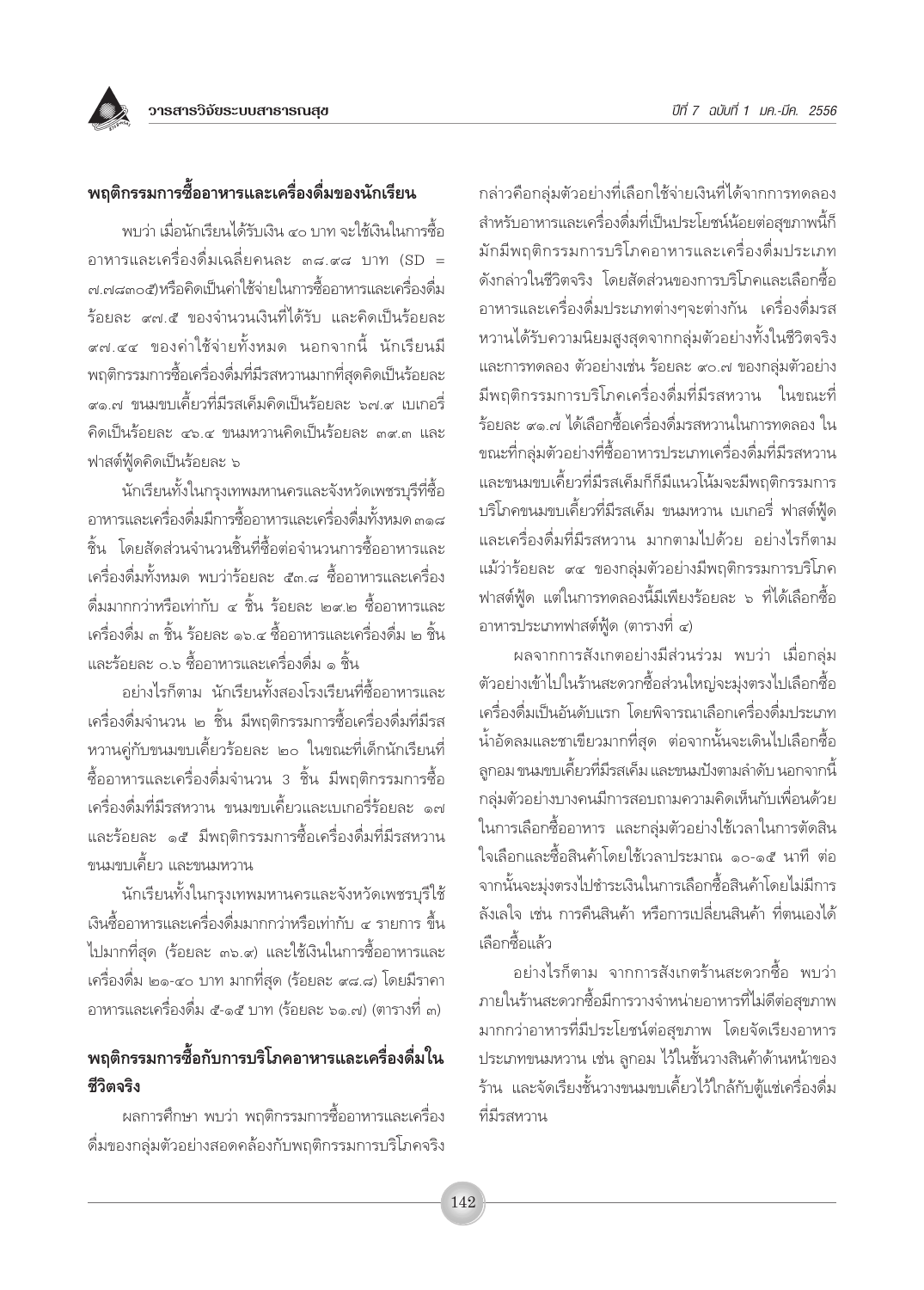| ្ត<br>កូតូ      | 010000000<br>Ğ   |
|-----------------|------------------|
|                 | G<br>י<br>ב      |
| พกติกรรบการบริเ |                  |
| G               | ತಿ<br>រូ<br>ตารา |

|                                                                                                                                                                                                                                                                                                                                                                                                                                                               |                                                                                                                                        |                                          |                                        |                                                            |                            |        | จำนวน (ร้อยละ) การบริโภคอาหารและคร้องดิ้มของนักเรียน              |                                                 |                                 |                                               |                                                          |                                              |                      |                                        |
|---------------------------------------------------------------------------------------------------------------------------------------------------------------------------------------------------------------------------------------------------------------------------------------------------------------------------------------------------------------------------------------------------------------------------------------------------------------|----------------------------------------------------------------------------------------------------------------------------------------|------------------------------------------|----------------------------------------|------------------------------------------------------------|----------------------------|--------|-------------------------------------------------------------------|-------------------------------------------------|---------------------------------|-----------------------------------------------|----------------------------------------------------------|----------------------------------------------|----------------------|----------------------------------------|
| พฤติกรรมการบริโภค                                                                                                                                                                                                                                                                                                                                                                                                                                             | 6111319                                                                                                                                |                                          |                                        | หักและผลไม้                                                | ขนมขบเคียวที่มีรสเค็ม      |        | RLCHRRID                                                          |                                                 | เบเกอร์                         |                                               | ฟาสต์ฟู้ด                                                |                                              | ้ ครองดิมที่มีรสหวาน |                                        |
|                                                                                                                                                                                                                                                                                                                                                                                                                                                               | พาน                                                                                                                                    | ไม่ทาน                                   | MUR                                    | ไม่ทาน                                                     | M <sub>W</sub>             | ไม่ทาน | พาน                                                               | ไม่ทาน                                          | พาน                             | ไม่ทาน                                        | พาน                                                      | ไม่ทาน                                       | พาน                  | ไม่ทาน                                 |
| <b>ICCS</b>                                                                                                                                                                                                                                                                                                                                                                                                                                                   |                                                                                                                                        |                                          | ය් ද (ය් දි.o) ඉෙ (ඉෙ.o) දිෆු (දිෆු.o) | $\omega(\omega)$                                           | 000 (000.0)                | (0.0)  | 50(50.5)                                                          | $\acute{\rm g}$ $(\acute{\rm g}. \mathfrak{g})$ | 50 (55)                         | $\omega(\omega.o)$                            | 60 (60.0)                                                | $\omega(\omega o)$                           | 50(50.5)             | $(\mathcal{E}._{\mathbf{0}})$<br>ນວ    |
| โรงเรียน                                                                                                                                                                                                                                                                                                                                                                                                                                                      |                                                                                                                                        |                                          |                                        |                                                            |                            |        |                                                                   |                                                 |                                 |                                               |                                                          |                                              |                      |                                        |
| กรุงเทพมหานคร                                                                                                                                                                                                                                                                                                                                                                                                                                                 |                                                                                                                                        |                                          | GG((25) b (alm.o) d (52) d (62.0)      | $\circ$ (lg.o)                                             | co (000.0)                 | (0.0)  | $(\mathcal{C} \mathcal{A})$ ( $\mathcal{C} \mathcal{A} \cdot o$ ) | $\omega$ (b.o)                                  | 66 (52.0)                       | $\circ$ (lg.o)                                | 68 (820)                                                 | $\boxed{\omega} \; \big( \text{c.0} \big)$   | (566)                | <b>&amp; (2.0)</b>                     |
| เพชรบุรี                                                                                                                                                                                                                                                                                                                                                                                                                                                      |                                                                                                                                        |                                          | (d (50.0) & (00.0) dd (50.0)           | <b>a</b> (c.o)                                             | <b>&amp;o</b> (ඉoo.o)      | (0.0)  | $\zeta(\omega)$ ( $\zeta(\omega)$                                 | $\circ$ (alg.d)                                 | 62 (62.0)                       | (0.60)                                        | $\leqslant$ c) $(\leqslant \stackrel{d}{\ll} \leqslant)$ | $\circ$ (lg.o)                               | $d d$ $(d5d)$        | <u>ද</u> ි (ඉo.්@)                     |
| <b>INA</b>                                                                                                                                                                                                                                                                                                                                                                                                                                                    |                                                                                                                                        |                                          |                                        |                                                            |                            |        |                                                                   |                                                 |                                 |                                               |                                                          |                                              |                      |                                        |
| 90%                                                                                                                                                                                                                                                                                                                                                                                                                                                           | $\mathcal{L}(\mathcal{S}^{\mathcal{S}})$ ( $\mathcal{S}^{\mathcal{S}}$ ( $\mathcal{S}^{\mathcal{S}}$ ) ( $\mathcal{S}^{\mathcal{S}}$ ) |                                          | &6 (6&.lø)                             | $m(\alpha, \alpha)$                                        | $b \omega$ (900.0)         | (0.0)  | $\alpha$ lo $(\alpha$ $\alpha$ .lo)                               | 6(0060)                                         | 50 (62.6)                       | (6.6)                                         | 50(62.8)                                                 | (6.6)                                        | ๕๒ (๘๕.๒)            | 6(06.5)                                |
| ทญิง                                                                                                                                                                                                                                                                                                                                                                                                                                                          |                                                                                                                                        |                                          | $\widehat{\mathsf{o}}$                 | (0.0)                                                      | യു (000.0)                 |        | $(0.006)$ and $(0.00)$                                            | (0.0)                                           | <i>ශා</i> (50.6)                | (6.0)                                         | თხ (5 ៤. თ)                                              | $\omega(\mathcal{E},\omega)$                 | ത് (000.0)           | (0.0)                                  |
| $\begin{pmatrix} 1 & 0 \\ 0 & 1 \end{pmatrix}$                                                                                                                                                                                                                                                                                                                                                                                                                |                                                                                                                                        |                                          |                                        |                                                            |                            |        |                                                                   |                                                 |                                 |                                               |                                                          |                                              |                      |                                        |
| $\circ$                                                                                                                                                                                                                                                                                                                                                                                                                                                       |                                                                                                                                        |                                          | හො (යය. අ) ග ( ෙ. අ)  හෙද (5. හ. (හ)   | $\binom{6}{6}$                                             | (၈) (၈၀၀.၀)                | (0.0)  | $\omega \ll (\epsilon \omega . \omega)$                           |                                                 | (၈) (၇) (၈) (၈)                 | (0.0)                                         | (၈) (၈၀၀.၀)                                              | (0.0)                                        | $\omega$ (d(.b)      | $\vec{\alpha}$ (a&. $\vec{\alpha}$ )   |
| $\frac{1}{10}$                                                                                                                                                                                                                                                                                                                                                                                                                                                | $bd$ (dg.o)                                                                                                                            | C(0.00)                                  | റി (6റി. <i>ണ</i> )                    | $\left[\infty\right]$ $\left(\left[\infty,c\right)\right)$ | $\omega$ $\omega$ (0.00.0) | (0.0)  | 68 (60.00)                                                        | $\omega$ $(5.\omega)$                           | <b>ကဲ</b> ဝ (6ေ) (၈)            | $\omega(\omega,\vec{\omega})$                 | 56(62)                                                   | $m(\alpha, \lg)$                             | <b>b</b> c) (600.0)  | 8(5.5)                                 |
| คัชนีมวลกาย (BMI)                                                                                                                                                                                                                                                                                                                                                                                                                                             |                                                                                                                                        |                                          |                                        |                                                            |                            |        |                                                                   |                                                 |                                 |                                               |                                                          |                                              |                      |                                        |
| $\int\limits_{\mathbb{R}} \int\limits_{0}^{s} \left( 1 + \frac{1}{\alpha} \mathcal{L} \mathcal{L} \mathcal{L} \mathcal{L} \mathcal{L} \mathcal{L} \mathcal{L} \mathcal{L} \mathcal{L} \mathcal{L} \mathcal{L} \mathcal{L} \mathcal{L} \mathcal{L} \mathcal{L} \mathcal{L} \mathcal{L} \mathcal{L} \mathcal{L} \mathcal{L} \mathcal{L} \mathcal{L} \mathcal{L} \mathcal{L} \mathcal{L} \mathcal{L} \mathcal{L} \mathcal{L} \mathcal{L} \mathcal{L} \mathcal{L$ |                                                                                                                                        | 00 (6 ) (සියා.දේ) (හ. රේ) හා (වි. ශා) (ම | $\widehat{\circ}$                      | (0.0)                                                      | നി (റെറ.)                  | (0.0)  | $\log(5 \text{m} \cdot \text{d})$                                 | $\omega$ (b. $\alpha$ )                         | <b>m</b> <sup>(0)</sup> (000.0) | (0.0)                                         | <b>mo</b> (52.0)                                         | $\circ$ $(\infty, \infty)$                   | <b>m</b> ® (റെറ.ഠ)   | (0.0)                                  |
| $100$ ମି (ଉଟ.ଝo-๒๔.୪େ)                                                                                                                                                                                                                                                                                                                                                                                                                                        | $(5d.d)$                                                                                                                               |                                          | $(8, b) 000 (6d.d)$                    | $Q_{(2,5)}$                                                | 0.000) po                  | (0.0)  | 02 (000.0)                                                        | (0.0)                                           | 000009                          | (0.0)                                         | <b>92)</b> (56.6)                                        | (6.5)                                        | 90) (5d.d)           | (6.5)                                  |
| $\mathbb{Q}^1 \;(\geq \! \ln \mathcal{E})$                                                                                                                                                                                                                                                                                                                                                                                                                    |                                                                                                                                        |                                          | m6 (dm.o) d (om.o) d& (5&c)            | $\omega(\alpha,\omega)$                                    | $\leq$ c) (900.0)          | (0.0)  | 60 (28.0)                                                         | $\omega$ ( $\infty$ .5)                         | E& (5&c)                        | (6.0)                                         | $(5 \omega.5)$                                           | $\circ$ $(\omega, \omega)$                   | $m_{5}$ (c, c, o)    | $\approx$ $(\circ \varpi \cdot \circ)$ |
| เงินที่ใค้รับจากผู้ปกครองเพื่อใช้ในการซื้ออาหารและเครื่องคืน(บาท)                                                                                                                                                                                                                                                                                                                                                                                             |                                                                                                                                        |                                          |                                        |                                                            |                            |        |                                                                   |                                                 |                                 |                                               |                                                          |                                              |                      |                                        |
| $\leq$ നo                                                                                                                                                                                                                                                                                                                                                                                                                                                     |                                                                                                                                        | m & (5c). (ක. (ක. ශ) (ක. ශ) (ගෙ          | $\widehat{\circ}$                      | (0.0)                                                      | ၈) (၈၀၀.၀)                 | (0.0)  | $m$ $d$ ( $d$ $d$ , $d$ )                                         | $\omega$ $(2, 5)$                               | ၈)<br>(0,000)                   | (0.0)                                         | <i>ගඳ</i> (5 <i>c</i> ).[ø)                              | (5.6)                                        | <i>mm</i> (50.0)     | $\omega(\mathfrak{S},\omega)$          |
| $0.9 - 90$                                                                                                                                                                                                                                                                                                                                                                                                                                                    |                                                                                                                                        | <i>e (යි වි. ග)</i> අ (ඉ ) ය) ගා (ඉ ) ල  | $\overline{\mathsf{c}}$                | (0.0)                                                      | നെ (റെ.ഠ)                  | (0.0)  | $m \notin (5 \circ d)$                                            | $m(\vec{\omega}.0)$                             | <b>m&amp;</b> (5d.b)            | $\boxed{\omega \ (\mathcal{E}, \mathcal{L})}$ | m& (5d.b)                                                | $\boxed{\omega \ (\mathcal{E}.\mathcal{L})}$ | <b>mlg</b> (ස්.ප. අ) | $\alpha$ $(\alpha n. \alpha)$          |
| $>\delta$                                                                                                                                                                                                                                                                                                                                                                                                                                                     |                                                                                                                                        | (ය) ලේ( 0) ර ( 0) ල ( 0) ලක              | $\overline{\mathsf{c}}$                |                                                            |                            | (0.0)  | $\left[\infty$ (200.2)                                            |                                                 |                                 | (0.0)                                         | 600000                                                   | (0.0)                                        | [හො (5 & , ෆ්)       | 6 (c.lo)                               |

143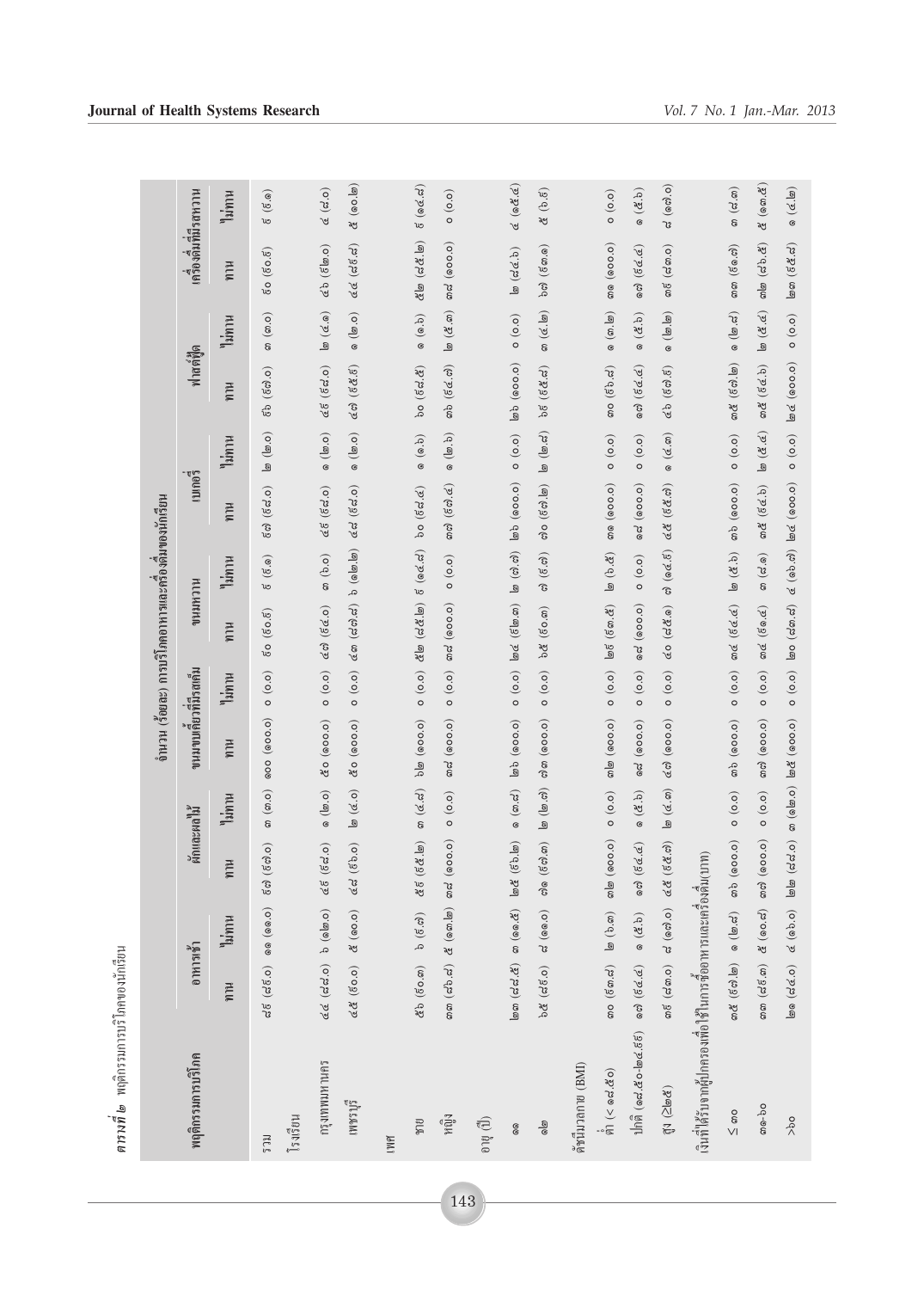

#### ี **ตารางที่ ๓** พฤติกรรมการซื้ออาหารและเครื่องดื่มของนักเรียน

|                                                | ร้อยละการซื้ออาหารและเครื่องดื่มของนักเรียน                                    |                                    |                                                                                          |                           |                                                      |                           |                             |                                                            |                                                                                                                                                                                                                                                                                                                                                                                                                            |                                            |
|------------------------------------------------|--------------------------------------------------------------------------------|------------------------------------|------------------------------------------------------------------------------------------|---------------------------|------------------------------------------------------|---------------------------|-----------------------------|------------------------------------------------------------|----------------------------------------------------------------------------------------------------------------------------------------------------------------------------------------------------------------------------------------------------------------------------------------------------------------------------------------------------------------------------------------------------------------------------|--------------------------------------------|
|                                                |                                                                                | ขนมขบเคี้ยวที่มีรสเค็ม             |                                                                                          | ขนมหวาน                   | เบเกอริ่                                             |                           |                             | ฟาสต์ฟู้ด                                                  |                                                                                                                                                                                                                                                                                                                                                                                                                            | เครื่องดื่มที่มีรสหวาน                     |
|                                                | ซื้อ                                                                           | ไม่ซื้อ                            | ซื้อ                                                                                     | ไม่ซื้อ                   | ซื้อ                                                 | ไม่ซื้อ                   | $\mathring{\mathfrak{g}}_0$ | ไม่ซื้อ                                                    | ซื้อ                                                                                                                                                                                                                                                                                                                                                                                                                       | ไม่ซื้อ                                    |
| รวม                                            |                                                                                |                                    | ๕๗ (๖๗.๕) ๒๗ (๓๒.๑) ๓๓ (๓๕.๓) ๕๑ (๖๐.๗) ๓๕ (๔๖.๔) ๔๕ (๕๓.๖)                              |                           |                                                      |                           | $(0.6)$ $\delta$            |                                                            | $\mathfrak{g}(\mathfrak{g}(\mathfrak{g},\mathfrak{g}))$ $\mathfrak{g}(\mathfrak{g},\mathfrak{g})$                                                                                                                                                                                                                                                                                                                          | $\omega$ (ದೆ.೧)                            |
| โรงเรียน                                       |                                                                                |                                    |                                                                                          |                           |                                                      |                           |                             |                                                            |                                                                                                                                                                                                                                                                                                                                                                                                                            |                                            |
| กรุงเทพมหานคร                                  |                                                                                |                                    | ්ෂාර (වර්.o) ඉරැ (ගාරී.o) ඉ ෂ (ගාo.o)  ෂුස් (ගාo.o) ඉරෑ (ගඟා.ඊ)  ෂුරෑ (විෂා.ඊ)           |                           |                                                      |                           | $\omega$ (&.o)              | ៣ದ (6๕.o)                                                  | <i>)</i> (ອິວ.ວ)                                                                                                                                                                                                                                                                                                                                                                                                           | <i>)</i> (b.໔)                             |
| เพชรบุรี                                       |                                                                                |                                    | ඉග (මිෂි.ඊ)  ග (ෆ්o.ඊ)  මග (රෆි.ෆි)  මග (ඊම.ග) මිශ් (ඊර.ඊ)  මo (රජී.ඊ)                   |                           |                                                      |                           | ග (b.෬')                    |                                                            | <u>ර (රිග. ්ම) ර (රිග. ්ම)</u>                                                                                                                                                                                                                                                                                                                                                                                             | (0.00)                                     |
| เพศ                                            |                                                                                |                                    |                                                                                          |                           |                                                      |                           |                             |                                                            |                                                                                                                                                                                                                                                                                                                                                                                                                            |                                            |
| ชาย                                            |                                                                                |                                    | කක (bo.o)  මුම (රෙ.o)  වේ (කර.ඊ)  කb (bඊ.ඊ) මරී (රෑඊ.ඊ) කo (ඊර.ර)                        |                           |                                                      |                           | <u>රී</u> (රි.ඉ)            |                                                            | ๕๐ (೯೦.೦) ៤೯ (ಧ೯.೦)                                                                                                                                                                                                                                                                                                                                                                                                        | $b(\mathfrak{so},\mathcal{E})$             |
| หญิง                                           |                                                                                |                                    | මෛර (ඝ්ම.ඝ්)  අී (ඉෆි.ම)   ඉර (රෑඝ.ග)  ඉරී (අීඉ.ෆි)  ඉර (රෑඝ.ග)  ඉරී (අීඉ.ෆි)            |                           |                                                      |                           | O(0.0)                      |                                                            | $\mathfrak{g}(\mathfrak{g}(\mathfrak{g}(\mathfrak{g}(\mathfrak{g}(\mathfrak{g}(\mathfrak{g}(\mathfrak{g}(\mathfrak{g}(\mathfrak{g}(\mathfrak{g}(\mathfrak{g}(\mathfrak{g}(\mathfrak{g}(\mathfrak{g}(\mathfrak{g}(\mathfrak{g}(\mathfrak{g}(\mathfrak{g}(\mathfrak{g}(\mathfrak{g}(\mathfrak{g}(\mathfrak{g}(\mathfrak{g}(\mathfrak{g}(\mathfrak{g}(\mathfrak{g}(\mathfrak{g}(\mathfrak{g}(\mathfrak{g}(\mathfrak{g}(\math$ | ෙ $(m, c)$                                 |
| อายุ $(1)$                                     |                                                                                |                                    |                                                                                          |                           |                                                      |                           |                             |                                                            |                                                                                                                                                                                                                                                                                                                                                                                                                            |                                            |
| $\odot$ $\odot$                                | $\sigma$ െ (നി $\alpha$ .o)                                                    | $(0.8$ @ $)$ $\sigma$              |                                                                                          | $SO(6.0)$ $SC(8.0)$       | $\approx$ $(\text{m} \mathfrak{m}, \text{m})$        | (b.b.c)                   | ෙ(ය. ග)                     |                                                            | $\mathfrak{g}$ ග (රිරී.ය්)  හෙ (රිරී.ය්)                                                                                                                                                                                                                                                                                                                                                                                   | ෙ(රිය. ග)                                  |
| ெ                                              |                                                                                |                                    | . කය (රු.(ර)     නෙ (කරි.ර්)     න්න (කෆ්.ග) කෆ් (ර්ෂ්.ෆ්)   කග (රිෂ්.රී)   නය (රැෆ්.රී) |                           |                                                      |                           | $\alpha$ $(b, d)$           |                                                            | <u> අද (දිග. ්ම) අග (යුදි.යු)</u>                                                                                                                                                                                                                                                                                                                                                                                          | $b($ ( $o$ . $\omega$ )                    |
| ดัชนีมวลกาย (BMI)                              |                                                                                |                                    |                                                                                          |                           |                                                      |                           |                             |                                                            |                                                                                                                                                                                                                                                                                                                                                                                                                            |                                            |
| ติ๋า (< ด๘.๕๐)                                 | $\mathsf{Im}(\mathsf{G}\mathsf{G}.\mathsf{m})$                                 | $b$ (loo.c))                       | ದ (ಠಾಣಿ.)                                                                                |                           | $\omega$ (ෆේ $\omega$ . $\alpha$ ) ඉ $\alpha$ (අග.ෆ) | $oc$ $(\alpha \alpha.n)$  | $\circ$ (ග. $\circ$ )       |                                                            | ම්ස (රිථ.) ම්ස (රිථ.)                                                                                                                                                                                                                                                                                                                                                                                                      | $\circ$ $(\circledcirc$ . $\circledcirc$ ) |
| $1n\hat{a}$ (o.d.&o-loc.&b)d (&c).o) b (clo.&) |                                                                                |                                    | (5.60)                                                                                   | $d$ (log b)               | $\phi$ (අං.ං)                                        | $\omega$ (໕o.o)           | O(0.0)                      |                                                            | ඉ@ (ඉoo.o) ඉo (ෆිඉ.@)                                                                                                                                                                                                                                                                                                                                                                                                      | $d$ (log $b$ )                             |
| ିଣ୍ଏ (≥ା∞ଝ)                                    |                                                                                | $\omega$ (bor.lo) $\omega$ (orb.d) |                                                                                          |                           |                                                      |                           | $\propto$ (၈०.๕)            |                                                            | ග@ (ය්රි.අ) ගර් (රිල්.ෆ්)                                                                                                                                                                                                                                                                                                                                                                                                  | <u> (යි.ග)</u>                             |
| ้จำนวนอาหารและเครื่องดื่ม (รายการ)             |                                                                                |                                    |                                                                                          |                           |                                                      |                           |                             |                                                            |                                                                                                                                                                                                                                                                                                                                                                                                                            |                                            |
| $\odot$                                        | O(0.0)                                                                         | (၀,၀၀၀) @                          | O(0.0)                                                                                   | $\omega$ (900.0)          | (0.0)                                                | <u> (၈၀၀.၀)</u>           | O(0.0)                      | <u> (၈၀၀.၀)</u>                                            | <u> (၈၀၀.၀)</u>                                                                                                                                                                                                                                                                                                                                                                                                            | (0.0)                                      |
| ෨                                              |                                                                                | $(8.25)$ @ @ $(8.8)$               | ๕ (തത.ന്)                                                                                | രെ (റിറി. <sub>00</sub> ) | $\omega$ (ග $\omega$ ය)                              | ලයී ( <b>ර්</b> ශ්. (ම)   |                             | $\mathfrak{g} \in (\mathcal{C} \mathfrak{b} \mathfrak{c})$ | <i>ရ</i> (၈၈.b)                                                                                                                                                                                                                                                                                                                                                                                                            | ೂಕ $(\text{ab}.$ $\alpha)$                 |
| ள                                              | $\omega$ (do.d)                                                                |                                    | 6 (ග0.0)                                                                                 | $\omega$ (be.o)           | $\circ \circ$ (ගෆ්. $\breve{\sigma}$ )               | ඉය (blo.ඉ)                | ს $(b.5)$                   | $\omega$ တဲ $(5\omega, 0)$                                 | $\mathbf{b}$ (b.g)                                                                                                                                                                                                                                                                                                                                                                                                         | lඉෆ් (&ග.)                                 |
| $\geq$ $\leq$                                  | $\lfloor \omega$ (c) $\alpha$ ( $\omega$ ) a ( $\lfloor \omega \alpha \rfloor$ |                                    | 96 (b9.9)                                                                                |                           | 9 (ගයි.ෆි)   ග (රිෆි.ෆි)                             |                           | O(0.0)                      | <i>କ</i> (ଵ୦୦.୦)                                           | $o($ o.o $)$                                                                                                                                                                                                                                                                                                                                                                                                               | ை (000.0)                                  |
| จำนวนเงินที่ใช้ (บาท)                          |                                                                                |                                    |                                                                                          |                           |                                                      |                           |                             |                                                            |                                                                                                                                                                                                                                                                                                                                                                                                                            |                                            |
| ၈၀-၆၀                                          | O(0.0)                                                                         | @(000.0)                           | O(0.0)                                                                                   | @(000.0)                  | (0.0)                                                | @(000.0)                  | O(0.0)                      | @(000.0)                                                   | @(000.0)                                                                                                                                                                                                                                                                                                                                                                                                                   | (0.0)                                      |
| 0.60                                           | &೧ (b๘.೧)                                                                      |                                    |                                                                                          |                           | රි0 (රා. හ) ගරි (රැෆි.0)                             | $\alpha$ $\alpha$ (com.o) | රි. $\circ$ ) නී            | ಣಿದೆ (ಕೆಡೆ.o)                                              | ab(60,b)                                                                                                                                                                                                                                                                                                                                                                                                                   | <i>ಣಿ</i> (ಧ.៤)                            |
| ราคาของอาหารและเครื่องดิ้ม (บาท)               |                                                                                |                                    |                                                                                          |                           |                                                      |                           |                             |                                                            |                                                                                                                                                                                                                                                                                                                                                                                                                            |                                            |
| ර්-ඉර්                                         | ග $(5.5)$                                                                      | ெ (ை.டு)                           | $\omega$ ଡ (ଟ $\approx$ .o)                                                              | ၈ (၈๒.၀)                  | $\omega$ ( $\omega$ .0)                              | (0.0)                     | O(0.0)                      | $o($ o.o $)$                                               | &೧ (ಕೆದೆ.೧)                                                                                                                                                                                                                                                                                                                                                                                                                | $\circ$ ( $\circ$ , $\breve{\circ}$ )      |
| වේ-ග0                                          | <u>രാ</u> ം (റെ.റ)                                                             | O(0.0)                             | 00 (000.0)                                                                               | O(0.0)                    | $\circ$ b $(5d. \circ)$                              | ෙරී.වි                    | $\propto$ (20.0)            | ෙ (ගං.ං)                                                   | <u> ဖြ</u> ေစာ (ဓဝဝ.ဝ)                                                                                                                                                                                                                                                                                                                                                                                                     | o (o.o)                                    |
| $>$ ෨ $\circ$                                  | $o($ o.o $)$                                                                   | o(0.0)                             | (0.0)                                                                                    | O (0.0)                   | o(0.0)                                               | 0(0.0)                    | o (o.o)                     | O(O.O)                                                     | ၈ (๑๐๐.๐)                                                                                                                                                                                                                                                                                                                                                                                                                  | (0.0)                                      |

## ผลการศึกษาจากการสัมภาษณ์

## ้ความคิดเห็นที่มีผลต่อการซื้ออาหารและเครื่องดื่มใน นักเรียน

ผลจากการสัมภาษณ์พบว่า มีหลากหลายปัจจัยที่เป็นสิ่ง สำคัญที่มีต่อความคิดเห็นและพฤติกรรมการซื้ออาหารและ เครื่องดื่มในเด็กนักเรียน ปัจจัยต่างๆเหล่านี้มีความเชื่อมโยง ในหลายระดับ เชื่อมโยงตั้งแต่ระดับปัจเจกบุคคลไปจนสู่สิ่ง แวดล้อม

**บทบาทของครอบครัว** (พ่อแม่ที่อยู่ด้วยกันกับเด็ก) โดย เฉพาะพฤติกรรมของผู้ปกครอง รวมพฤติกรรมการซื้อ การ ดูแลครอบครัว ความรู้และทัศนคติ ถือเป็นปัจจัยที่มีอิทธิพล ต่อพฤติกรรมการซื้อของนักเรียน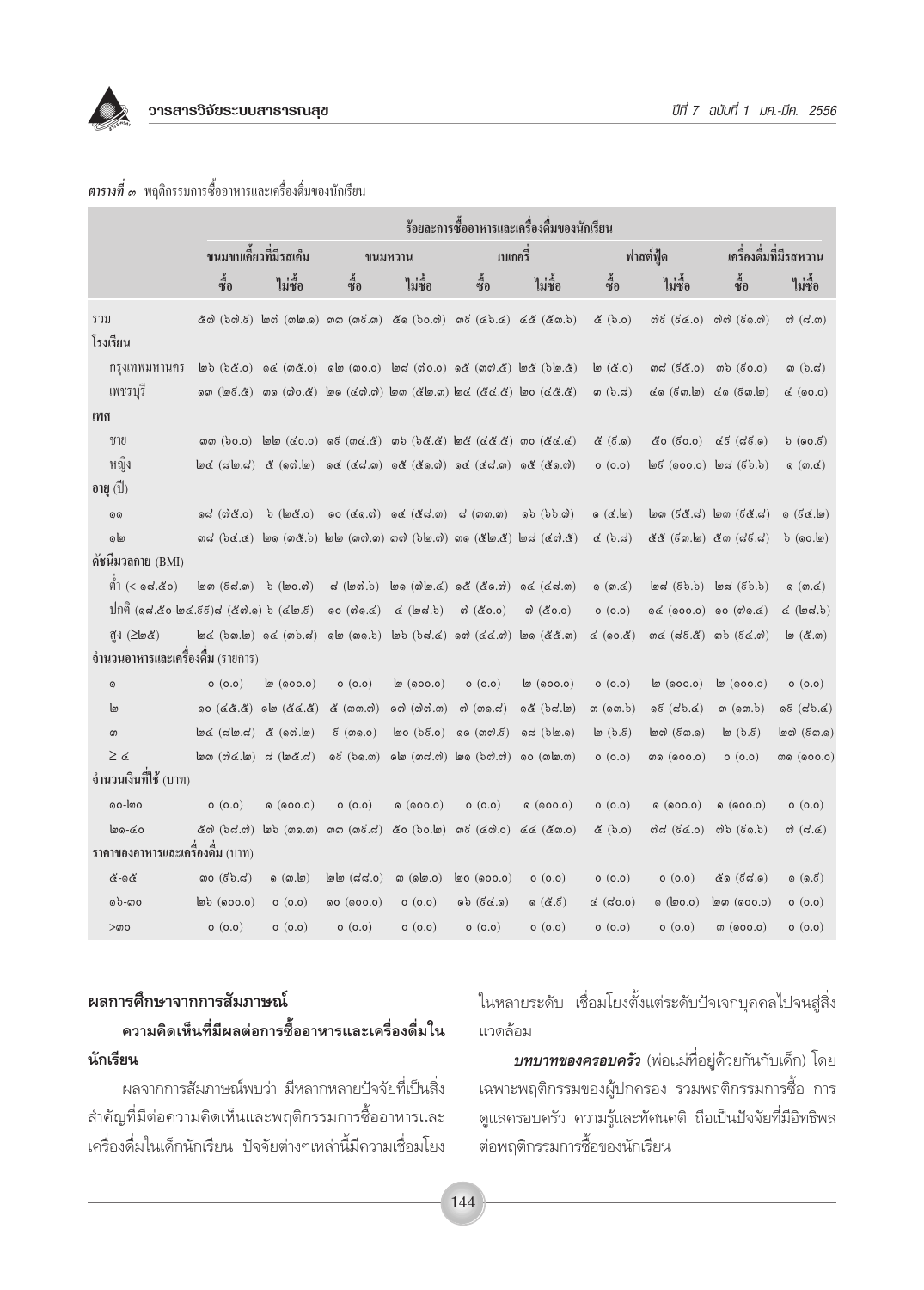|                        | ิพฤติกรรมการซื้อของนักเรียน |                                           |                                                                                      |              |                                                                                                             |                                                                                                                                                                                                                                                                  |                                                 |                                                    |                            |                                    |
|------------------------|-----------------------------|-------------------------------------------|--------------------------------------------------------------------------------------|--------------|-------------------------------------------------------------------------------------------------------------|------------------------------------------------------------------------------------------------------------------------------------------------------------------------------------------------------------------------------------------------------------------|-------------------------------------------------|----------------------------------------------------|----------------------------|------------------------------------|
| พฤติกรรมการบริโภค      |                             | ขนมขบเคี้ยวที่มีรสเค็ม                    |                                                                                      | ขนมหวาน      | เบเกอรี                                                                                                     |                                                                                                                                                                                                                                                                  |                                                 | ฟาสต์ฟู้ด                                          | เครื่องดื่มที่มีรสหวาน     |                                    |
| ของนักเรียน            | ซื้อ                        | ไม่ซื้อ                                   | ซื้อ                                                                                 | ไม่ซื้อ      | ซื้อ                                                                                                        | ไม่ซื้อ                                                                                                                                                                                                                                                          | ชื                                              | ไม่ซื้อ                                            | ซื้อ                       | ไม่ซื้อ                            |
| ขนมขบเคี้ยวที่มีรสเค็ม |                             |                                           |                                                                                      |              |                                                                                                             |                                                                                                                                                                                                                                                                  |                                                 |                                                    |                            |                                    |
| ทาน                    | &ග් ( <b>b</b> ග්.රි)       |                                           | lගෆ) (ගlග.ඉ) ගග (ග <b>&amp;.ග)</b>                                                   | & ග (bo.a)   |                                                                                                             | $m\bar{\epsilon}$ (cb.c) $\alpha\alpha$ (cm.b)                                                                                                                                                                                                                   | $(0.6)$ $\delta$                                | $\mathfrak{d} \mathfrak{F}$ (ಕೆ $\mathfrak{c}.$ o) | റിറി $(50.0)$              | $\omega$ (෬.෨)                     |
| ไม่ทาน                 | o(0.0)                      | O(0.0)                                    | O(0.0)                                                                               | O(0.0)       | O(0.0)                                                                                                      | O(0.0)                                                                                                                                                                                                                                                           | O(0.0)                                          | O(0.0)                                             | (0.0)                      | O(0.0)                             |
| ขนมหวาน                |                             |                                           |                                                                                      |              |                                                                                                             |                                                                                                                                                                                                                                                                  |                                                 |                                                    |                            |                                    |
| ทาน                    | &ග ( <b>ර්</b> දි.ෆ්)       |                                           |                                                                                      |              |                                                                                                             | $\mathbb{D}$ ത (ന $o$ .ന) ന $\mathbb{D}$ ( $\mathbb{C}$ ിയ.ஏ) $\mathbb{C}$ $\mathbb{C}$ ( $\mathbb{C}$ ്റീ. $\mathbb{C}$ ) ന $\mathbb{C}$ ( $\mathbb{C}$ $\mathbb{C}$ .) $\mathbb{C}$ ( $\mathbb{C}$ $\mathbb{C}$ .) $\mathbb{C}$ ( $\mathbb{C}$ $\mathbb{C}$ .) | $\propto$ (c, m)                                | ෆ <u>)</u> ම (දිය.ෆ)                               | $b\bar{c}$ (ಕಂ.ವ)          | $\omega$ (ອີ.ໄຫ)                   |
| ไม่ทาน                 | C(80.0)                     | ග ( <u>රැ</u> ම. රි)                      | $\circ$ $(\circ \circ \circ \cdot \circ \circ)$                                      | $b$ $(dd,d)$ | $d$ $(d\mathfrak{A}.9)$                                                                                     | <u> ග (ය\ග. &amp;)</u>                                                                                                                                                                                                                                           | $\circ$ $(\circ \circ \circ \cdot \circ \circ)$ | $b$ $(dd, d)$                                      | $\boldsymbol{\xi}$ (900.0) | O(0.0)                             |
| เบเกอริ่               |                             |                                           |                                                                                      |              |                                                                                                             |                                                                                                                                                                                                                                                                  |                                                 |                                                    |                            |                                    |
| ทาน                    |                             |                                           | ๕๗ (b๘.๗) ๒๖ (๓๑.๓) ๓๓ (๓๕.๘) ๕๐ (๖๐.๒) ๓๘ (๔๕.๘) ๔๕ (๕๔.๒)                          |              |                                                                                                             |                                                                                                                                                                                                                                                                  | $\&$ (b.o)                                      | $od$ ದೆ (ಕೆಡೆ.o)                                   | $ab$ $(50.b)$              | $\omega$ (d.d)                     |
| ไม่ทาน                 | o(0.0)                      | O(0.0)                                    | O(0.0)                                                                               | O(0.0)       | O(0.0)                                                                                                      | O(0.0)                                                                                                                                                                                                                                                           | O(0.0)                                          | O(0.0)                                             | O(0.0)                     | O(0.0)                             |
| ฟาสต์ฟู้ด              |                             |                                           |                                                                                      |              |                                                                                                             |                                                                                                                                                                                                                                                                  |                                                 |                                                    |                            |                                    |
| ทาน                    | &೧ (b๘.೧)                   |                                           | $\omega$ b (၈.၈) ၈၈ (၈ $\vec{c}$ .4) ៥o (bo. $\omega$ ) ၈d (៤៥.d) ៤៥ (៥៤. $\omega$ ) |              |                                                                                                             |                                                                                                                                                                                                                                                                  | (6.6)                                           | $od$ ದೆ (ಕೆ $\leq$ .0)                             | $ab$ $(50.b)$              | $\omega$ (d.d)                     |
| ไม่ทาน                 | O(0.0)                      | O(0.0)                                    | O(0.0)                                                                               | O(0.0)       | O(0.0)                                                                                                      | O(0.0)                                                                                                                                                                                                                                                           | O(0.0)                                          | O(0.0)                                             | O(0.0)                     | O(0.0)                             |
| เครื่องดื่มที่มีรสหวาน |                             |                                           |                                                                                      |              |                                                                                                             |                                                                                                                                                                                                                                                                  |                                                 |                                                    |                            |                                    |
| ทาน                    |                             | $\mathsf{Im}(\mathfrak{so}.\mathfrak{a})$ | $\mathfrak{g}(\mathfrak{g},\mathfrak{g})$                                            |              | $\infty$ b $(b \circledcirc. \circledcirc)$ $\circledcirc \circledcirc \in (\& \circledcirc. \circledcirc)$ |                                                                                                                                                                                                                                                                  | $\&$ $(b, c)$                                   | ෆ්o (6ග.ග)                                         | b๘ (೯o.๗)                  | $\omega$ ( $\epsilon$ . $\omega$ ) |
| ไม่ทาน                 | $(2.$ @d $($ )              | <i>ග</i> (ගෆි.ඊ)                          | (0.08)                                                                               | (0.08)       | <i>ග</i> (ගෆ).๕)                                                                                            | $(2.00)$ $8$                                                                                                                                                                                                                                                     | O(0.0)                                          | $\approx$ (900.0)                                  | $\approx$ (000.0)          | O(0.0)                             |

ี **ตารางที่ ๔** พฤติกรรมการซื้ออาหารและเครื่องคื่มกับพฤติกรรมการบริโภคอาหารและเครื่องคื่ม

นักเรียนบางคนรู้สึกว่า ที่บ้านของนักเรียนไม่ได้มีกฎ หรือข้อห้ามเกี่ยวกับการให้หรือไม่ให้รับประทาน ในขณะที่ นักเรียนส่วนใหญ่ ผู้ปกครองอนุญาตให้รับประทานอาหารได้ ็ตามที่ตนเองต้องการ

"พ่อแม่ซื้อขนมมาเก็บไว้ให้กินที่บ้านจะซื้อมาเยอะๆที่บ้าน จะซื้อบะหมี่กึ่งสำเร็จรูปเก็บไว้ด้วย เวลาไม่ได้ซื้ออะไรมาก็จะ กินบะหมี่กึ่งสำเร็จรูปด้วยกัน"

"ส่วนใหญ่ขนมจะไปเลือกซื้อเอง ไปกับเพื่อนๆ ด้วย กัน...แม่ชอบกินน้ำอัดลม เลยกินตามแม่"

"ขนมส่วนใหญ่จะซื้อเอง มีบ้างที่แม่ซื้อให้ทาน"

"ส่วนใหญ่แม่จะซื้อช็อคโกแลต เพราะแม่รู้ว่าหนูชอบทาน แม่ก็จะซื้อมาให้...แม่ก็ซื้อขนมปังกรอบเคลือบซ็อคโกแลตให้ ด้วย"

"...แม่จะเป็นคนที่สอนเกี่ยวกับเรื่องราคาสินค้า จะให้ซื้อ

ของเป็นแพ๊ค ซื้อทีละเยอะๆ เพราะถูกกว่า แล้วก็ซื้อที่ห้างดีกว่าที่ (ร้านสะดวกซื้อ) แม่จะพาหนูไปดูให้เห็นเองว่าระหว่างราคาที่ ห้างกับร้านสะดวกซื้อต่างกันหนูเห็นแล้วรู้ก็จะไม่ค่อยอยากซื้อที่ (ร้านสะดวกซื้อ) เพราะแพงกว่า ส่วนพ่อจะสอนหนูเรื่อง คุณภาพสินค้า และการเลือกรสชาติ พ่อบอกว่าต้องเลือกของ ที่ดีที่มีประโยชน์ค่ะ...หนูเชื่อพ่อเพราะพ่อทำอาหารเก่ง แล้วก็ อร่อยด้วย...."

้นักเรียนส่วนใหญ่ระบุว่า *รสชาติ* ของอาหารและเครื่อง ดื่มในการซื้อเป็นปัจจัยสำคัญที่มีอิทธิพลต่อการเลือกซื้อ ้อาหารและเครื่องดื่มเช่นกัน นอกจากนี้ ทัศนคติและความเชื่อ ของนักเรียนที่เกี่ยวกับอาหารและเครื่องดื่มที่ดีต่อสุขภาพและ ราคา ยังมีผลต่อการตัดสินใจซื้ออาหารและเครื่องดื่มของ นักเรียน

"ชอบ (ขนมกรุบกรอบ) รสหมึกย่างน้ำจิ้มซีฟู้ด ข้างล่างชอง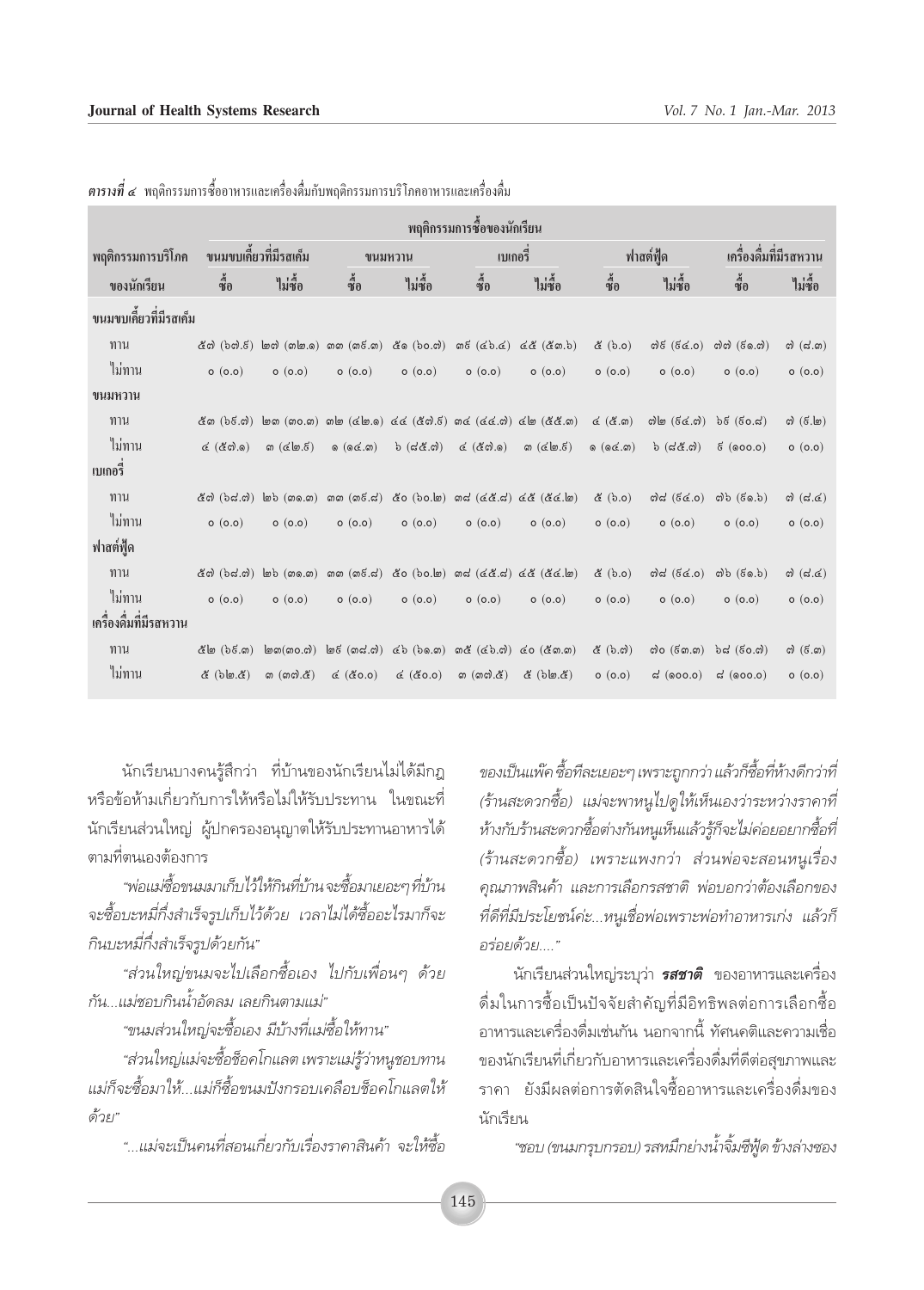

มันจะเป็นรูปปลาหมึกย่างและน้ำจิ้ม ในซองมีสองสีครับ แผ่น สีส้มจะเป็นรสปลาหมึก สีขาวมีเขียวเล็กๆ คือ น้ำจิ้มครับ กิน สลับกัน กินพร้อมกันอร่อย มีสองรสนี่ครับ"

"มันกินแล้วเออ รู้สึกว่าสดชื่น อร่อย บอกไม่ถูก"

"เห็นเพื่อนกิน อยากกินมากๆ กลิ่นหึ่ง กลิ่นหอมอยากกิน ขอไปแจมๆ"

**ที่ตั้ง**ของร้านสะดวกซื้อที่ใกล้กับบ้านมีอิทธิพลต่อการ ้ตัดสินใจซื้ออาหารและเครื่องดื่มของนักเรียน สำหรับร้าน อาหารรอบบริเวณโรงเรียน โดยเฉพาะอย่างยิ่งพื้นที่ใน โรงเรียนที่นักเรียนสามารถเข้าถึงอาหารและเครื่องดื่มได้เป็น ปัจจัยที่มีอิทธิพลต่อนักเรียน เพราะนักเรียนมีแนวโน้มที่จะซื้อ อาหารและเครื่องดื่มหลังจากเลิกเรียน

"ตอนกลับบ้าน....อยู่ที่บ้านแล้วค่อยแวะมาซื้อ...ไม่ไกล ครับ ห่างประมาณ ๒๐ เมตร..."

"ปกติซื้อ (ร้านสะดวกซื้อ) ที่ หน้าทางรถไฟ...ใกล้บ้าน"

"ถ้ามาโรงเรียน ก็จะซื้อที่ (ร้านสะดวกซื้อ) หลังโรงเรียน ทุกวัน"

"ซื้อที่ (ร้านสะดวกซื้อ) บ่อยที่สุด เพราะอยู่ใกล้บ้าน ถ้า ้อยู่ที่โรงเรียนจะซื้อที่สหกรณ์ของโรงเรียน...จะซื้อช็อคโกแลต เกือบทกวัน"

็นอกจากนี้ นักเรียนส่วนใหญ่แสดงความคิดเห็นว่า **กลยฺทธ์ด้านการสื่อสารการตลาด** ของผลิตภัณฑ์อาหาร โดย เฉพาะการโฆษณาผ่านสื่อต่างๆ ด้วยการใช้ข้อความเชิง สร้างสรรค์ และการพัฒนาผลิตภัณฑ์ใหม่ สิ่งเหล่านี้เป็นปัจจัย ที่มีอิทธิพล (ดึงดูดใจ) ต่อการตัดสินใจซื้ออาหารและเครื่อง ดื่มของพวกเขา

"กินแล้ว เอ่อ...รู้สึกสดชื่น อร่อยบอกไม่ถูก เห็นโฆษณา ในโทรทัศน์บอกว่า กินแล้วสดชื่น มันก็สดชื่นจริงๆ"

"...เวลาเห็นโฆษณาก็อยากลองกินดู สีมันสวย แล้วก็ดู น่ากิน...โฆษณาที่จำได้ตั้งแต่เด็กๆ เลยก็คือ เยลลี่ จำได้เพราะ มีหลายสี แล้วลองกินดูชอบ มันหวานๆ ดี... "

"ชอบโฆษณาน้ำอัดลม ที่เป็นนักร้องนักแสดงมาโปรโมท ตนบอดี้สแลมที่โฆษณา...ก็กินมานานแล้วก็จริง แต่เห็นก็ อยากกินเพิ่มอีก"

## วิลารณ์ พฤติกรรมการบริโภคอาหารและเครื่องดื่ม:

นักเรียนชั้นประถมศึกษาปีที่ ๖ เกือบทั้งหมดมีการบริโภค อาหารเช้าและทานผักผลไม้ทุกวัน อย่างไรก็ตาม เด็กนักเรียน ส่วนใหญ่ก็มีพฤติกรรมการซื้ออาหารและเครื่องดื่มที่มี ประโยชน์ต่อสุขภาพน้อย โดยซื้อเครื่องดื่มที่มีรสหวาน ขนม ขบเคี้ยวที่มีรสเค็ม เบเกอรี่ และฟาสต์ฟ้ด ซึ่งสอดคล้องกับ การศึกษาของ Ying และ Yixuan ที่พบว่า เด็กที่มีอายุระหว่าง ๑๐-๑๓ ปี ร้อยละ ๗๕.๙ ไปซื้ออาหารเพื่อบริโภคด้วยตนเอง<sup>(๙)</sup> ี พฤติกรรมการซื้อของเด็กดังกล่าว ทำให้เด็กเลือกซื้ออาหาร และเครื่องดื่มที่ไม่ดีต่อสุขภาพ ซึ่งสอดคล้องกับการวิจัยของ Moore และ Harre ที่รายงานว่า ยิ่งเด็กเลือกซื้ออาหารด้วย ตนเอง จะบริโภคอาหารที่ไม่ดีต่อสุขภาพมากยิ่งขึ้น<sup>(๑๐)</sup> สอดคล้องกับผลการสำรวจพฤติกรรมการดูแลสุขภาพของ ประชากร พ.ศ. ๒๕๕๒ ที่รายงานว่า เด็กที่มีอายุระหว่าง ๖-๑๔ ปี ส่วนใหญ่รับประทานอาหารในกลุ่มขนมสำหรับทานเล่นและ ขนมกรุบกรอบเป็นประจำทุกวัน<sup>(๗)</sup> พฤติกรรมการบริโภคของ เด็กดังกล่าว ทำให้เด็กมีโอกาสประสบปัญหาการเกิดภาวะน้ำ หนักเกินและโรคอ้วน โดยผลการสำรวจสภาวะสุขภาพอนามัย ของประชาชนไทยโดยการตรวจร่างกาย พ.ศ. ๒๕๓๔. ๒๕๓๙ และ ๒๕๔๗ พบว่า ค่าความชุกของภาวะน้ำหนักเกิน (BMI ≥ ๒๕.๐ kgm<sup>-๒</sup>) ในคนไทยสูงขึ้นอย่างต่อเนื่อง<sup>(๑๕-๑๗)</sup> หนึ่งใน ้ปัจจัยสำคัญของการเพิ่มขึ้นของภาวะโรคอ้วน คือ พฤติกรรม การบริโภคอาหารที่ไม่ดีต่อสุขภาพหรือไม่ถูกหลักโภชนาการ<sup>(๓,๔)</sup> และกลุ่มอาหารที่มีไขมัน น้ำตาล และโซเดียมสูงได้แก่ ขนม กรุบกรอบ อาหารประเภทจานด่วนแบบวัฒนธรรมตะวันตก และเครื่องดื่มประเภทน้ำอัดลมและเครื่องดื่มที่มีรสหวาน<sup>(๑๘)</sup> ์ซึ่งเป็นอาหารและเครื่องดื่มที่นักเรียนรายงานการบริโภคดัง กล่าวข้าง ต้น

### พฤติกรรมการซื้ออาหารและเครื่องดื่ม:

้นักเรียนส่วนใหญ่ที่มีพฤติกรรมการซื้อเครื่องดื่มที่มีรส หวานและขนมขบเคี้ยวที่มีรสเค็ม จะมีพถติกรรมการบริโภค ขนมขบเคี้ยวที่มีรสเค็มและเครื่องดื่มที่มีรสหวานมากตามไป ด้วย โดยเฉพาะอย่างยิ่ง นักเรียนที่ซื้อเครื่องดื่มที่มีรสหวาน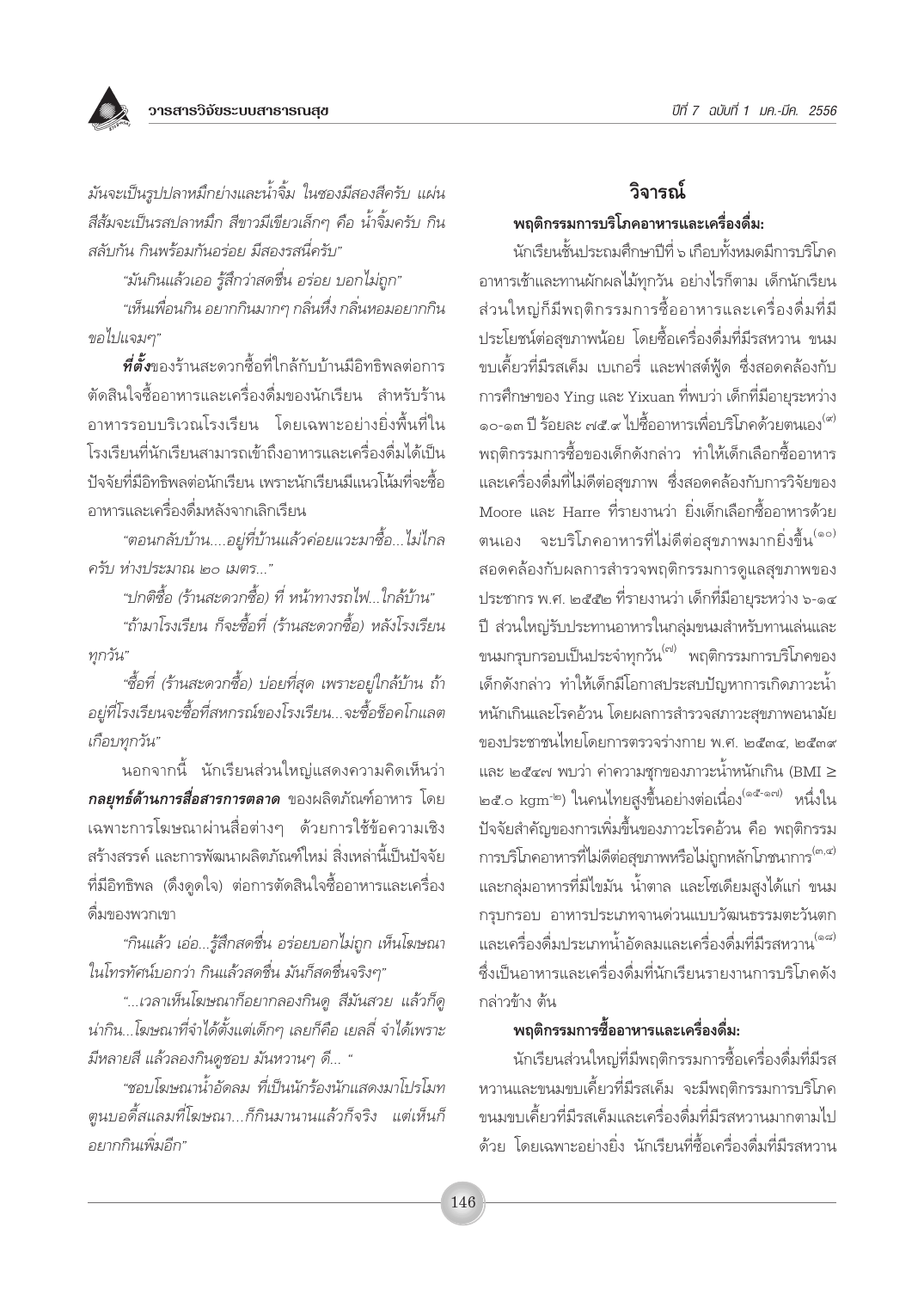้จะยิ่งบริโภคขนมขบเดี้ยวมากขึ้น ในขณะที่นักเรียนที่ซื้อขนม ขบเคี้ยวที่มีรสเค็ม ก็จะมีการบริโภคเครื่องดื่มที่มีรสหวาน มากขึ้นด้วยเช่นเดียวกัน ทั้งนี้อาจจะสืบเนื่องมาจากการจัดวาง ้สินค้าในการจำหน่ายของร้านสะดวกซื้อ โดยการจัดเรียงชั้น วางขนมขบเคี้ยวไว้ใกล้กับตู้แช่เครื่องดื่มที่มีรสหวาน เพราะ วางสินค้าทั้งสองชนิดนี้ในตำแหน่งใกล้เคียงกัน จึงทำให้เด็ก เลือกซื้อสินค้ารวมทั้ง 1๓ ชนิดนี้พร้อมกัน นอกจากนี้ ขนม ขบเคี้ยวมีรสชาติเค็ม จึงส่งผลต่อความต้องการดื่มน้ำของเด็ก เพื่อคลายความเค็มของรสชาติของขนมดังกล่าว อย่างไรก็ตาม ถึงแม้ว่าเด็กนักเรียนจะมีพฤติกรรมการซื้อขนมหวาน เบเกอรี่ และฟาสต์ฟู้ดน้อย แต่ยังคงมีพฤติกรรมการบริโภคขนมหวาน เบเกอรี่ และฟาสต์ฟู้ดอยู่ในระดับมากด้วย อาจมีสาเหตุมา จากปัจจัยด้านราคา เพราะราคาของอาหารประเภทขนม หวาน(เช่น ช็อคโกแลต) เบเกอรี่(เช่น ขนมปัง คกกี้) และ ฟาสต์ฟู้ด(เช่น แฮมเบอเกอร์) มีราคาสูง ในขณะที่เด็ก นักเรียนได้รับเงินมาจากผู้ปกครองเพื่อใช้ในการซื้ออาหารและ เครื่องดื่มโดยเฉลี่ยวันละ ๓๑-๖๐ บาทต่อวันเท่านั้น เด็กจึงไม่ ี่สามารถซื้อและบริโภคอาหารขนมหวาน เบเกอรี่ และ ฟาสต์ฟู้ดได้เช่นเดียวกับการบริโภคขนมขบเคี้ยวที่มีรสเค็ม และเครื่องดื่มที่มีรสหวานซึ่งมีราคาที่ต่ำกว่า ซึ่งสอดคล้องกับ การศึกษาของ Epstein และคณะ ที่พบว่า ราคาของอาหารมี ้อิทธิพลต่อการตัดสินใจซื้ออาหาร<sup>(๑๙)</sup>

้ นอกจากนี้ เด็กนักเรียนบางส่วนที่มีพฤติกรรมการซื้อ ขนมหวาน เบเกอรี่ และฟาสต์ฟู้ดน้อย แต่มีพฤติกรรมการ ้บริโภคขนมขบเคี้ยวที่มีรสเค็ม ขนมหวาน เบเกอรี่ ฟาสต์ฟู้ด และเครื่องดื่มที่มีรสหวานมาก โดยเฉพาะในกลุ่มของเด็ก นักเรียนที่มีพฤติกรรมการบริโภคฟาสต์ฟู้ดมาก แต่กลับมื พฤติกรรมการซื้ออาหารประเภทฟาสต์ฟู้ดน้อย ทั้งนี้อาจเป็น ไปได้ว่า ช่วงเวลาที่เด็กซื้ออยู่ในช่วงเวลาหลังการรับประทาน อาหารมื้อกลางวัน จึงทำให้เด็กนักเรียนเลือกซื้ออาหาร ประเภทฟาสต์ฟู้ดน้อย เพราะเด็กอิ่มจากการรับประทาน อาหารมาก่อนแล้ว รวมทั้งพ่อแม่หรือผู้ปกครองซื้อหรือเตรียม อาหารที่ลูกชอบไว้ให้แล้ว เด็กจึงไม่ได้ซื้ออาหารดังกล่าว แต่ ึกลับมีพฤติกรรมการบริโภคอาหารนั้นมาก ดังนั้น จึงมีผลจาก

้ ปัจจัยอื่นที่เกี่ยวข้องในการซื้อและบริโภคของนักเรียน เช่น ช่วงเวลาในการรับประทานอาหาร และบทบาทของครอบครัว ี พฤติกรรมการซื้ออาหารของผู้ปกครอง ถือเป็นปัจจัยที่มี ้อิทธิพลต่อพฤติกรรมการซื้อของนักเรียน ซึ่งสอดคล้องกับ การศึกษาของ Noble และคณะ ที่พบว่า แม่ของเด็กมักจะตื้อ ้อาหารตามที่ลูกต้องการหรืออาหารที่ลูกชอบ ถึงแม้ว่าจะเป็น ้อาหารที่ไม่มีต่อสุขภาพ และขัดต่อความรู้สึกของตนเองว่า เป็นการทำลายสุขภาพของลูกก็ตาม<sup>(๒๐)</sup> ขณะที่ผลการวิจัยของ Arnas พบว่า เด็กเรียกร้องขอให้ผ้ปกครองซื้ออาหารที่ไม่ดี ้ต่อสุขภาพ อาทิ ลูกอม ไอศกรีม บิสกิต และเครื่องดื่มที่มีรส หวานโดยผู้ปกครองไม่ยินยอมที่จะซื้อให้<sup>(๒๑)</sup> จากผลการศึกษา ของต่างประเทศนี้แสดงให้เห็นว่า การซื้อหรือบริโภคอาหาร ่ ของเด็ก ได้รับอิทธิพลสำคัญมาจากการเลี้ยงดูลูกของพ่อแม่ ว่าเป็นแบบเอาใจใส่ แบบควบคุม หรือแบบตามใจ

## ปัจจัยที่มีผลต่อการพฤติกรรมการซื้อและการบริโภค ้อาหารและเครื่องดื่มในนักเรียน:

ปัจจัยที่ส่งผลต่อพฤติกรรมการซื้อและการบริโภคอาหาร และเครื่องดื่มของนักเรียนยังมีปัจจัยอื่นๆ ร่วมด้วย เช่น ช่วง เวลาในการซื้ออาหาร เนื่องจากนักเรียนได้รับเงินให้ไปซื้อ อาหารในช่วงเที่ยง ซึ่งเป็นช่วงเวลาหลังจากนักเรียนรับ ประทานอาหารกลางวัน และมีสภาพอากาศที่ร้อน จึงทำให้เด็ก ้นักเรียนเลือกซื้อเครื่องดื่มที่มีรสหวานมากกว่าอาหารอื่นๆ นอกจากนี้ ที่ตั้งของร้านสะดวกซื้อที่ใกล้กับบ้านและรอบ ้<br>บริเวณโรงเรียนซึ่งมีอิทธิพลต่อการตัดสินใจซื้ออาหารและ ้เครื่องดื่มของนักเรียน เพราะสะดวกและรวดเร็วในการเข้าถึง อาหารของนักเรียน เช่น เด็กไม่ต้องเดินทางไกล ร้านค้าตั้งอย่ ใกล้ทั้งบ้านและโรงเรียน รวมทั้ง สินค้าที่วางจำหน่ายในร้านค้า หรือร้านสะดวกซื้อมือาหารที่ไม่ดีต่อสุขภาพมากกว่าอาหารที่ดี ้ต่อสุขภาพ ซึ่งเป็นปัจจัยที่ส่งเสริมให้เด็กสามารถเลือกซื้อและ บริโภคอาหารที่ไม่ดีต่อสุขภาพได้ง่ายขึ้น สอดคล้องกับการ ้ศึกษาของ Day และ Pearce ที่พบว่า การที่มีร้านค้าหรือร้าน สะดวกซื้อรอบบริเวณโรงเรียนทำให้เด็กเข้าถึงอาหารที่กินแล้ว ทำให้เกิดโรคอ้วน (obesity-promoting foods) ได้ การศึกษาของ Sharkey และคณะ ที่พบว่า ร้านสะดวกซื้อจะ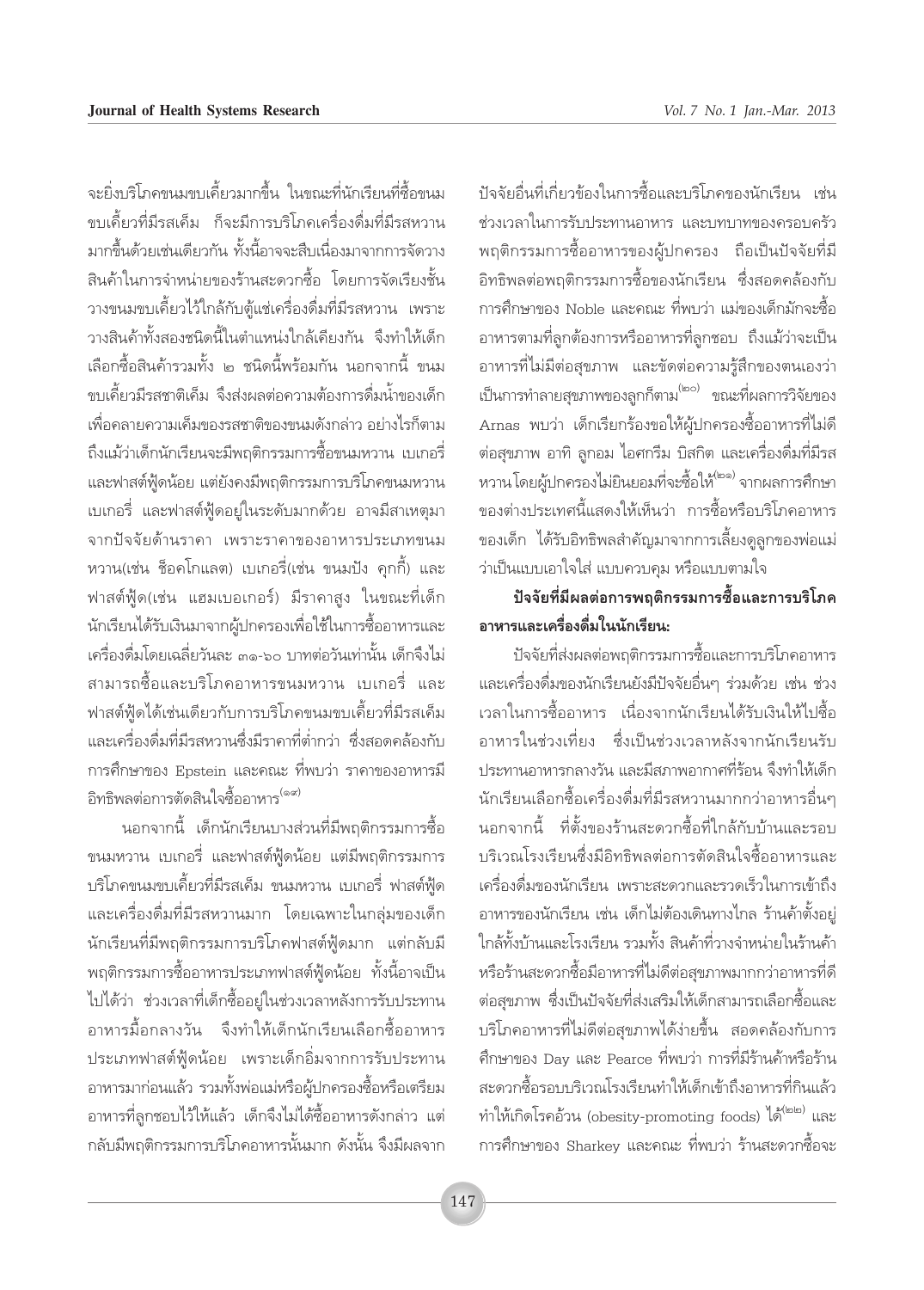

มีสัดส่วนการวางจำหน่ายอาหารที่ดีต่อสุขภาพน้อยกว่าอาหาร ไม่ดีต่อสุขภาพ ซึ่งมีผลต่อการเลือกซื้ออาหารของเด็ก<sup>(๒๓)</sup>

ยิ่งไปกว่านั้น กลยุทธ์ด้านการสื่อสารการตลาดของ ผลิตภัณฑ์อาหาร โดยเฉพาะการโฆษณาผ่านสื่อต่างๆ ด้วย การใช้ข้อความเชิงสร้างสรรค์ และการพัฒนาผลิตภัณฑ์ใหม่ สิ่งเหล่านี้เป็นปัจจัยที่มีอิทธิพล (ดึงดูดใจ) ต่อทัศนคติและ การตัดสินใจซื้ออาหารและเครื่องดื่มของนักเรียน สอดคล้อง กับการศึกษาของ Institute of Medicine ที่พบว่า การ โฆษณาอาหารทางโทรทัศน์มีอิทธิพลต่อความชื่นชอบอาหาร และการร้องขอให้ซื้ออาหาร<sup>(๒๔)</sup> และงานวิจัยของ Arnas ที่ พบว่า เด็กจะเรียกร้องขอให้ผู้ปกครองซื้ออาหารที่มีรสหวาน ทั้งในขณะที่ดูโฆษณาทางโทรทัศน์และในขณะที่ไปเดินเลือก ์ซื้ออาหารกับผู้ปกครอง<sup>(๒๑)</sup>

#### ข้อยุติ

การศึกษาในนักเรียนชั้นประถมศึกษาปีที่ ๖ ทั้งใน กรุงเทพมหานครและจังหวัดเพชรบุรีพบว่ากลุ่มตัวอย่างมีทั้ง พฤติกรรมการบริโภค ซึ่งมีผลดีต่อสุขภาพ เช่น การรับประทาน อาหารเช้าและผักผลไม้ ในขณะที่กลุ่มตัวอย่างส่วนมากก็มี ็พถติกรรมการซื้ออาหารที่มีประโยชน์น้อยต่อสขภาพ โดยซื้อ เครื่องดื่มที่มีรสหวาน ขนมขบเคี้ยวที่มีรสเค็ม เบเกอรี่ และ ี ฟาสต์ฟู้ดด้วยเช่นกัน จากการทดลองพบว่าพฤติกรรมการซื้อ ้อาหารและเครื่องดื่มในการทดลองสะท้อนพฤติกรรมการ บริโภคในชีวิตจริง และอาหารที่เป็นประโยชน์น้อยต่อสุขภาพ เป็นที่สนใจของกลุ่มตัวอย่าง โดยปัจจัยสิ่งแวดล้อมมีความ สำคัญต่อการซื้อและบริโภคอาหารและเครื่องดื่มที่มีประโยชน์ ้น้อยต่อสุขภาพของเด็กนักเรียน โดยเฉพาะอย่างยิ่งปัจจัยด้าน ครอบครัว ความชื่นชอบในรสชาติ ความสะดวกในการซื้อ การวางจำหน่ายและสถานที่ตั้งของร้านสะดวกซื้อ สภาพ แวดล้อมรอบบริเวณโรงเรียน และอิทธิพลของสื่อโฆษณา

### ข้อจำกัดของการศึกษา

๑. การศึกษานี้ใช้การสุ่มตัวอย่างแบบเจาะจงในระดับ โรงเรียน และการคัดเลือกเข้าสู่การสัมภาษณ์จึงไม่สามารถ เป็นตัวแทนของนักเรียนชั้นประถมศึกษาได้

ี ๒. ข้อมูลที่ได้จากการศึกษา ทั้งจากแบบสอบถาม เป็นการตอบแบบสอบถามด้วยตนเอง การถูกสังเกต ิพฤติกรรมการซื้ออาหารและเครื่องดื่ม และ การสัมภาษณ์เชิง ล็กแบบมีโครงสร้าง ล้วนมีโอกาสเบี่ยงเบนจากข้อมูลจริงจาก ข้อจำกัดด้านเทคนิคการศึกษา อีกทั้งข้อมูลด้านพฤติกรรม การบริโภคยังไม่ได้ครอบคลมประเด็นปริมาณการบริโภค ซึ่ง เป็นปัจจัยสำคัญ และข้อมูลพฤติกรรมการบริโภคอาจไม่ได้ เป็นผลจากการตัดสินใจของกล่มตัวอย่างโดยอิสระทั้งหมด โดยส่วนหนึ่งอาจเป็นผลจากการจัดการของระบบการศึกษา เช่นโครงการอาหารกลางวันของโรงเรียน หรือนโยบายการ ห้ามขายอาหารและเครื่องดื่มบางประเภทในเขตโรงเรียน

.๓. พฤติกรรมการซื้ออาหารและเครื่องดื่มของกลุ่ม ตัวอย่างที่ได้จากการทดลองอาจจะเป็นผลจากปัจจัยที่ควบคุม ได้และไม่ได้หลายประการ ทั้งปัจจัยส่วนตัว เช่น เงินที่มีทั้งที่ ได้รับจากนักวิจัยและเงินด่าขนม ความหิว ประสบการณ์ใน อดีตรวมถึงความคุ้นเคย, ปัจจัยของการทดลอง เช่น ระยะ เวลาที่พากลุ่มทดลองไปทดลอง เป็นช่วงหลังรับประทาน อาหารกลางวัน หรือกำหนดเงินที่ใช้ในการทดลองมาจากค่า เฉลี่ยเงินค่าขนมรายวันที่เด็กกล่มนี้ได้รับ. และปัจจัยด้านร้าน สะดวกซื้อ เช่น ราคาและการจัดวางอาหารและเครื่องดื่ม ประเภทต่างๆ ราคาและการจัดวางสินค้าอื่นๆ และ การจัด กิจกรรมส่งเสริมการขาย ซึ่งอาจจะแตกต่างกันระหว่างร้าน สะดวกซื้อสำหรับกลุ่มตัวอย่างในกรุงเทพฯ และเพชรบุรี

#### ข้อเสนอแนะ

ข้อเสนอแนะสำหรับการศึกษาในอนาคต

๑. การศึกษาครั้งต่อไปควรขยายจำนวนตัวอย่างและ ปรับปรุงวิธีการสุ่ม เพื่อให้เป็นตัวแทนของกลุ่มนักเรียนที่ สนใจได้มากยิ่งขึ้น

๒. การปรับปรุงกรอบข้อมูลและวิธีการศึกษา เช่น การ ใช้ระบบสมุดบันทึกพฤติกรรมการบริโภค และการเลือกซื้อ อาหารและเครื่องดื่ม หรือการไม่จำกัดเพียงในร้านสะดวกซื้อ ในระยะเวลาสั้นๆ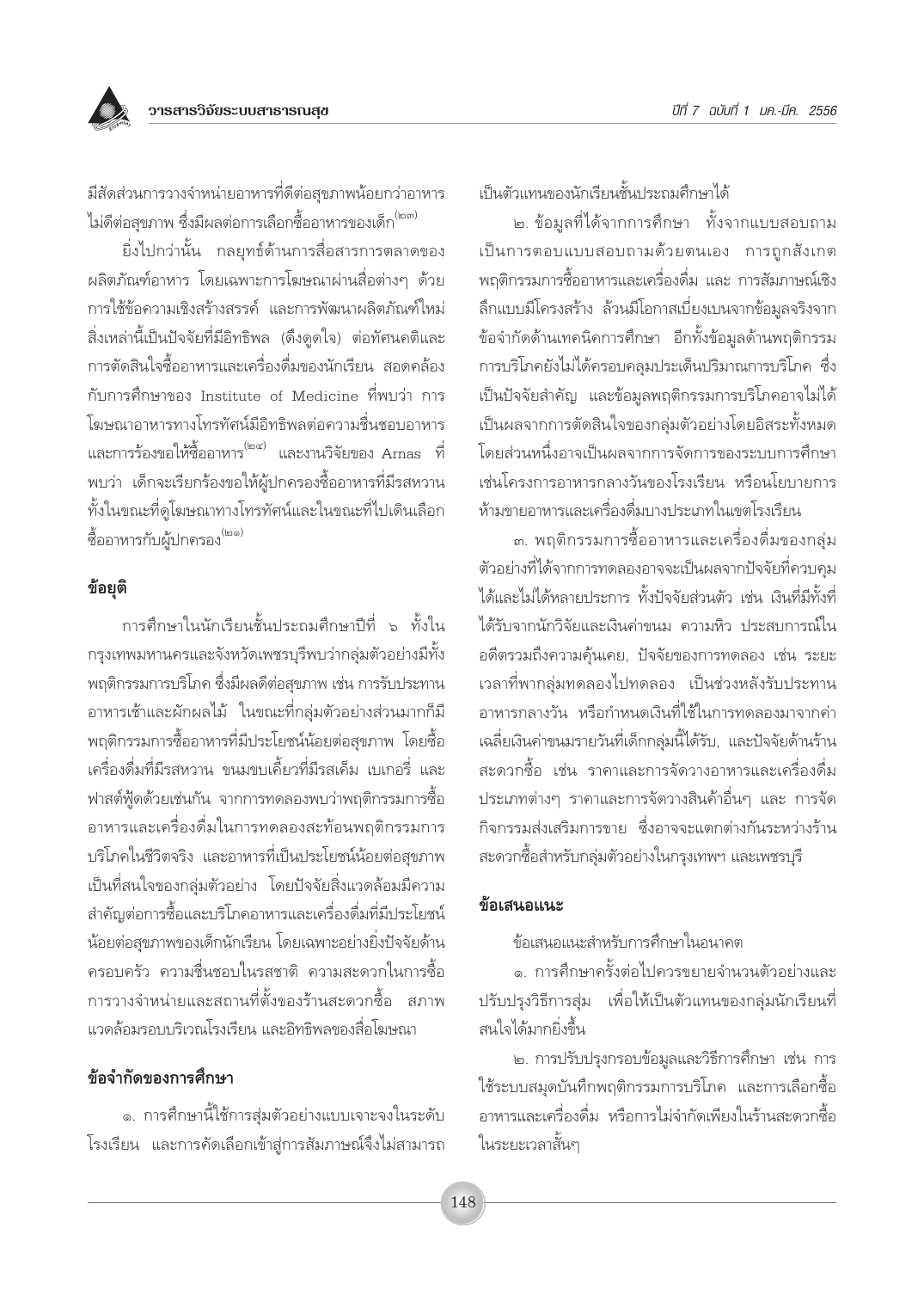.๓. ควรเพิ่มการศึกษาปัจจัยแวดล้อมอื่นๆที่อาจส่งผล ต่อพฤติกรรมการซื้อและการบริโภคอาหารของนักเรียน เช่น การสัมภาษณ์พ่อแม่หรือผู้ปกครอง

### ข้อเสนอแนะเชิงนโยบาย

จากการศึกษาในกลุ่มตัวอย่างนักเรียนชั้นประถมศึกษาปี ู้ที่ ๖ ในสองโรงเรียนจากกรงเทพมหานครและเพชรบรีชี้ให้เห็นว่า การจัดการปัญหาพฤติกรรมการบริโภคอาหารและเครื่องดื่ม ในเด็กมีความซับซ้อน ต้องจัดการทั้งปัจจัยระดับบุคคล เช่น ความรู้ ทัศนคติ และปัจจัยแวดล้อมมีอิทธิพลต่อพฤติกรรม เช่น ปัจจัยครอบครัว เพื่อน ที่ตั้งร้านสะดวกซื้อ ราคาสินค้า นโยบายการจัดการอาหารและเครื่องดื่มในและรอบรั้วโรงเรียน และการโฆษณาอาหารและเครื่องดื่ม โดยต้องดำเนินการ ควบค่กัน

#### กิตติกรรมประกาศ

ขอขอบคุณองค์การอนามัยโลกในการให้ทุนสนับสนุนการ คึกษานี้ และขอบคุณผู้ช่วยวิจัยจากสำนักงานพัฒนานโยบาย สุขภาพระหว่างประเทศในการลงพื้นที่เพื่อเก็บรวบรวมข้อมูล ของการศึกษาวิจัยนี้ ข้อมูลและผลการศึกษาในบทความนี้เป็น ส่วนหนึ่งของโครงการวิจัยเรื่อง "การโฆษณาอาหารในเด็กไทย: การจำยี่ห้อผลิตภัณฑ์อาหารที่โฆษณาได้ของเด็กไทยมีความ สัมพันธ์กับพฤติกรรมการซื้ออาหาร การบริโภคอาหาร และ ความใส่ใจในรูปร่างของเด็กไทยหรือไม่"

#### เอกสารอ้างอิง

- ๑. วิชัย เอกพลากร. การสำรวจสุขภาพประชาชนไทย โคยการตรวจ ร่างกาย ครั้งที่ ๔ พ.ศ.๒๕๕๑-๒๕๕๒ สุขภาพเด็ก. สำนักงาน สำรวจสุขภาพประชาชนไทย, ๒๕๕๒.
- lø. Bray GA, Popkin BM. Calorie-sweetened beverages and fructose: what have we learned 10 years later. Pediatr Obes. 2013 Apr 29. doi: 10.1111/j.2047-6310.2013.00171.x. [Epub ahead of print].
- 60. World Health Organisation. Diet, Nutrition, and the prevention of chronic diseases. Geneva: World Health Organization; 2003.
- &. Gunter B, Furnham A. Children as consumers: A psychological

analysis of the young people's market. London: Routledge; 1998.

- &. Adair LS, Popkin BM. Are child eating patterns being transformed globally? Obes Res 2005;13:1281-99.
- b. Katherine L. Buranapin T. Buranapin S. Symposium: Nutrition and aging in the developing world. Am Soc Nutr Sci 2001; (Suppl):2417-23.
- c). National Statistic Office. Thai Self-health care behaviors 2009 (ผลการสำรวจพฤติกรรมการดูแลสุขภาพของประชากร พ.ศ. ๒๕๕๒) [online]. [cited 2011 Jun 7]. Available from: URL: http:// service.nso.go.th/nso/nsopublish/service/survey/healthCare\_52.pdf
- d. Oza-Frank R, Zavodny M, Cunningham SA. Beverage displacement between elementary and middle school, 2004-2007. J Acad Nutr Diet 2012:112:1390-6.
- 6. Ying F, Yixuan L. Children's buying behaviour in China: A study of their information sources. Marketing Intelligence & Planning 2010:28:170-87.
- oo. Moore J, Harre N. Eating and activity: the importance of family and environment. Health Promot J Austr 2007;18:143-8.
- ๑๑. ประทม จงอ่อนกลาง. ปัจจัยที่มีความสัมพันธ์กับพฤติกรรมการ บริโภคอาหารจานค่วนของนักเรียนชั้นประถมปีที่ ๖ โรงเรียน อนุราชประสิทธิ์ จังหวัดนนทบุรี. บัณฑิตวิทยาลัย. กรุงเทพมหานคร: มหาวิทยาลัยเกษตรศาสตร์; ๒๕๕๐
- லிம. Thamarangsi T, et al. Advertising of food to Thai children: Is brand logo recognition related to their food and beverage buying behaviours, eating behaviours and body image concerns?. Nonthaburi: World Health Organization; 2011.
- ๑๓. นงนช ใจชื่น, พเยาว์ ผ่อนสข, สิรินทร์ยา พลเกิด, สรศักดิ์ ไชยสงค์ และทักษพล ธรรมรังสี. การจำยี่ห้อผลิตภัณฑ์อาหารของเด็ก นักเรียนชั้นประถมศึกษาปีที่ ๖. วารสารวิจัยระบบสาธารณสุข ๒๐๑๑;  $b:\infty$ lm-c $\ell$
- od. Kopelman P. Health risks associated with overweight and obesity. Obesity Reviews 2007;8:13-7.
- o&. Bureau of Policy and Strategy. National health examination survey III, 2003-2004. (การสำรวจสุขภาพประชาชนใทยครั้งที่ 3 พ.ศ. అడడb-అడడం) Nonthaburi: Ministry of Public Health; 2004.
- ob. Shetty P, McPherson K. Diet, nutrition and chronic disease: Lessons from contrasting worlds. Chichester: Wiley & Sons; 1997.
- ⊚ς». Doll R, Peto R. The causes of cancer: <sup>*o*</sup> quantitative estimates of the avoidable risks of cancer in the United States. New York: Oxford University Press; 1981.
- od. National Statistical Office. Thai Self-health care behaviors 2005 (ผลการสำรวจพฤติกรรมการดูแลสุขภาพของประชากร พ.ศ. ๒๕๔๘) [online]. [cited 2011 Jun 7]. Available from: URL: http:// service.nso.go.th/nso/nsopublish/service/survey/bph48.pdf
- os. Epstein HL, Dearing KK, Paluch AR, Roemmich NJ, Cho D. Price and maternal obesity influence purchasing of low- and high-